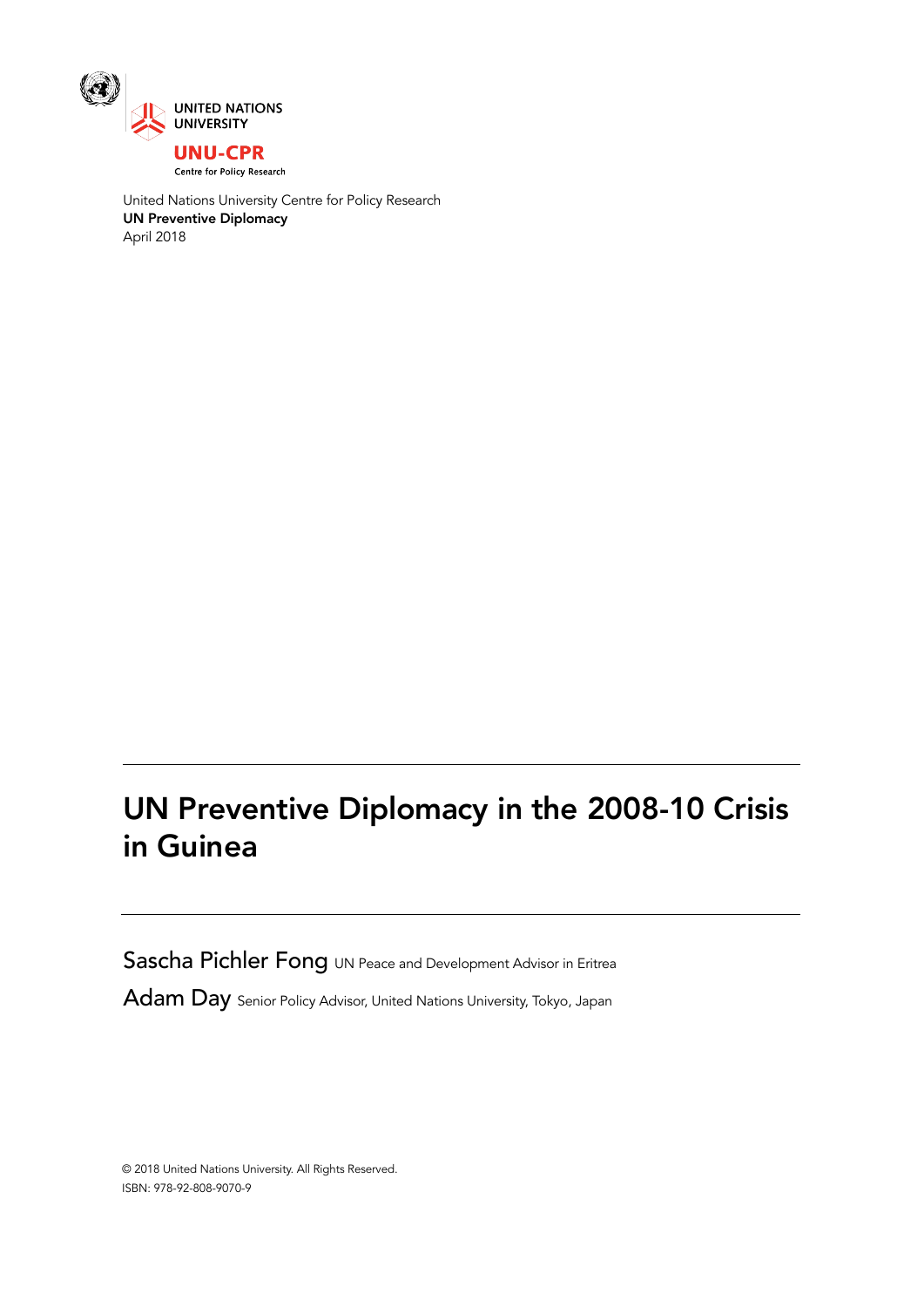## Introduction

On 28 September 2009, large crowds gathered in Guinea's capital, Conakry, to protest the decision of the ruling military junta to stand in national elections. Security forces close to the junta charged the stadium where the protestors had gathered, killing 150 unarmed civilians and injuring hundreds more. This massacre, coming less than one year after a military coup had rocked the already fragile country, pushed Guinea to the brink of civil war.1

Seen as a threshold moment, the September 2009 massacre led to an immediate intensification of international diplomatic efforts, including by the UN, led by UN Special Representative Said Djinnit, who travelled to Guinea 45 times in the 2009-10 period to help regional partners mediate between the junta and the opposition coalition. The UN's efforts—including mediation, assistance to the political transition and elections, and coordination of regional and international actors culminated in the December 2010 inauguration of the first democratically-elected president of Guinea and a dramatic reduction in the risks facing the country. While Guinea continues to face major challenges, and the deeper causes of instability in the country are far from fully addressed, a widelyfeared violent crisis was averted in 2009-10.

This case study assesses the UN's role in addressing the imminent risks of violent conflict in Guinea and in helping the Guinean leaders establish the conditions for peaceful political transition in the country. It focuses most intensely on the period between the December 2008 military coup and the 2010 agreement to hold national elections, though it also touches upon the UN's efforts to support the elections themselves. Within this timeframe, the study examines the UN's influence on the decision-making of the key conflict actors in an effort to evaluate the impact of the UN's preventive diplomacy. How the UN adapted its strategy and approach and how it coordinated with other actors to gain leverage over the main decision-makers, are questions at the heart of this study.

This case study is the first to utilize an Assessment Framework for Preventive Diplomacy developed by the Centre for Policy Research in 2018. It is organized around the six core questions of the Framework: (1) What were the major factors contributing to an imminent risk of violent conflict? (2) What influenced the decision-making of the key conflict actors at the crisis moment? (3) What is the most likely scenario that could have taken place absent external intervention, including by the UN? (4) To what extent can the outcome be attributed to the UN's engagement? (5) What enabled and/or inhibited the UN's capacity to contribute to preventing violence? And (6) To what extent was the prevention effort linked to addressing longer-term structural causes of violence? Together, these lines of inquiry trace the contours of the UN's role in helping to prevent violent conflict in Guinea, and provide lessons about what works well in preventive diplomacy.

# 1. Context Analysis—*What were the major factors*  contributing to an imminent risk of violent conflict *in Guinea?*

## *Rags and Riches*

Guinea is both extraordinarily rich and staggeringly poor. With newly-discovered oil reserves and the largest source of aluminium ore in the world, the country was nonetheless near the bottom of the Human Development Index in 2008.<sup>2</sup> Huge socio-economic inequalities and underdevelopment were the result of 52 years of authoritarian rule following Guinea's independence, leaving the country deeply affected by widespread corruption, weak state institutions, and severe limitations on political space and civil society.<sup>3</sup> After 24 years in power, President Lansana Conté had exploited ethnic divisions to maintain his grip on power, pitting the four major ethnic groups of Guinea against each other and limiting any efforts to create meaningful political parties, all while building an opaque and often brutal security apparatus around the presidency.4

Throughout 2008 an economic downturn meant that already desperate living conditions worsened dramatically for everyday citizens. Less than 40 per cent of the Conakry population had access to piped water, while wages fell far short of rising costs of rice and fuel. Public discontent over the government's mismanagement of the country's natural resources began to gather momentum, and several protests resulted in violent clashes between civilians and the state security services. Protests were also partially driven by political discontent, as President Conté continued to stall on the legislative elections that had been delayed since 2002.

# *The 2008 Coup: A Destabilizing Moment*

President Conté's natural death on 22 December 2008 was followed hours later by a bloodless military coup, led by Captain Moussa Dadis Camara and a group of officers calling themselves the National Council for Democracy and Development (CNDD). Within Guinea, the coup was initially greeted with optimism, as many saw the end of the Conté era as an opportunity to put in place democratic institutions and improve the highly corrupt, ineffective governance institutions. Anti-corruption actions, such as arresting the former president's son on drug trafficking charges, were seen as evidence that the CNDD meant to bring positive change to Guinea.<sup>5</sup>

SRSG Said Djinnit, head of the Dakar-based UN Office for West Africa (UNOWA), travelled to Guinea on 3 January 2010, the first of about 45 such missions he would undertake over the next two years. He reported that "considerable confusion" reigned in the country but also relayed what he considered to be fairly encouraging discussions with Captain Camara, whom he pushed to take the shortest possible path to elections. In his meetings with the UNCT, including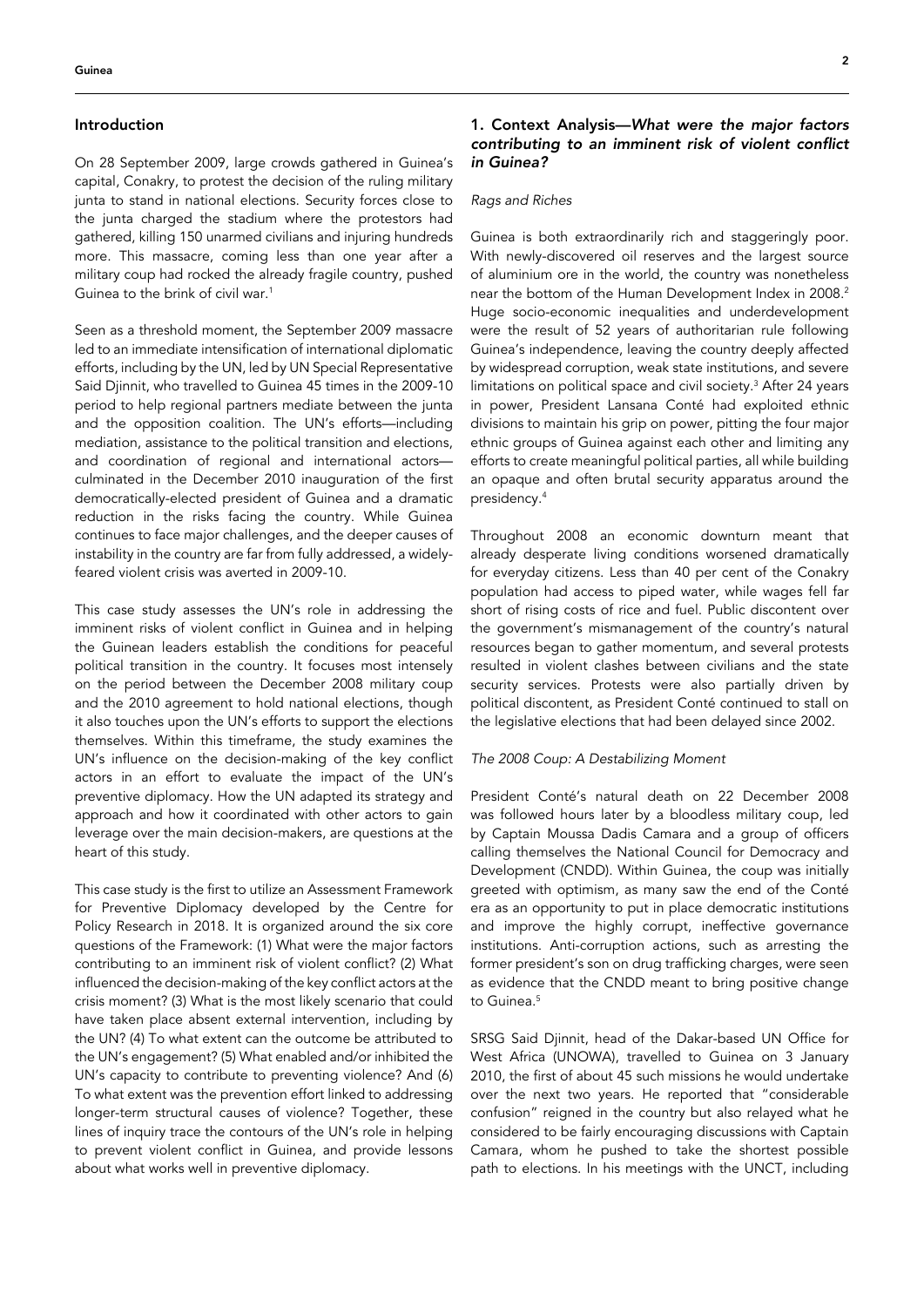the World Bank, the overriding sentiment was that, while the CNDD was not trusted—and was in fact suspected of harbouring both alleged drug traffickers and perpetrators of human rights abuses—there was no other option than to work with the new regime, given that it was the only actor able to instil the order and discipline needed to restore the democratic process.

In the months following the coup, public euphoria quickly dissipated as Camara dissolved the government, suspended the constitution, and cracked down on any opposition activity.<sup>6</sup> The situation in the streets of Conakry followed a similarly negative trend: political opponents were questioned and arbitrarily detained, militias began forming along ethnic lines, and soldiers ran rampant in many parts of Conakry.<sup>7</sup> A growing opposition coalition—calling itself the *Forces Vives*—began calling for an end to military rule and for a democratic process in Guinea.

At the regional and international levels, condemnation of the coup was swift and harsh. Guinea was immediately suspended from the African Union (AU), the Economic Community of West African States (ECOWAS) soon followed suit and suspended Guinea, while the UN Secretary-General issued a—more muted—statement calling for a "peaceful and democratic transfer of power."8 On 30 January 2009, on the margins of an AU summit meeting in Addis, the AU and ECOWAS formed the International Contact Group for Guinea, with active support and participation from the UN, aimed at facilitating a transition to democratic rule and to head off the growing risks of further violence in Guinea.<sup>9</sup>

The Contact Group scored an early success in January when Camara publicly committed to holding elections within the year, and further committed that he would not run in them.10 This was the major demand of the opposition groups and should have paved the way to a peaceful transition of power. However, it became increasingly clear that Camara was preparing to renege on his promise and, in off-the-cuff remarks in April 2009, he indicated that he might resign from the military and stand for office in the elections. In August, Camara dramatically broke his earlier commitment, announcing on public radio that he planned to run for the presidency (he formally informed the Contact Group of the same in early September). Across the country, divisions between his supporters and opponents reached a great and potentially explosive divide, driving up the risk of widespread violence.

All indicators were trending negatively for Conakry. Strong economic decline—not helped by the AU's imposition of sanctions against the junta following Camara's announcement on elections—meant already dire living conditions worsened. Human rights violations by junta-affiliated groups rose significantly too, with *Forces Vives* members regularly complaining of harassment, abuses and ethnically-targeted arrests by Camara's forces.<sup>11</sup> And reports of mobilization along ethnic lines raised serious warnings amongst international experts about the stability of the country.12 Conditions conducive to serious violence in Guinea were all coalescing.

#### *The September 2009 Massacre*

On 28 September 2009, the day of Guinea's independence, large crowds gathered in Conakry stadium to peacefully protest the junta leaders' decision to stand in the elections, in defiance of an order banning demonstrations. Security forces close to the junta charged the stadium and opened fire, killing 150 unarmed protestors. An estimated 1,200 people were severely injured amidst reports of rapes and other atrocities.<sup>13</sup> With many political leaders injured or under arrest,<sup>14</sup> any space for dialogue between the CNDD and the *Forces Vives* seemed to have vanished, and the risk of imminent, widespread violence rose dramatically.

While the massacre was the worst moment in the 2008-10 period, it also triggered a step-change in international and regional engagement, and ultimately opened the door for greater pressure to be placed on the junta leadership. In the immediate aftermath of the massacre, the AU, in cooperation with ECOWAS and the Contact Group, imposed harsher sanctions against Camara, his inner circle, and the Prime Minister.15 Major bilateral actors, including the US and France, also imposed sanctions.<sup>16</sup> Soon after, the Security Council despatched an ASG-level envoy on an exploratory mission to Guinea, following which it established an International Commission of Inquiry into the massacre.17 Camara, reportedly concerned at the possibility of future ICC action against him, reluctantly accepted the Commission, while also forming a national-level one to investigate the incident.<sup>18</sup>

## *Preventive Diplomacy Begins in Earnest*

The massacre also caused a rapid increase in preventive diplomatic action. Days after 28 September, AU, ECOWAS and UN envoys<sup>19</sup> met with President Blaise Compaoré of Burkina Faso in Ouagadougou and jointly devised a strategy to bring the parties back into mediation and put in place the conditions for democratic transition. This AU-ECOWAS-UN troika, in which Compaoré was quickly designated the ECOWAS envoy, became the core mediation group, bringing together members of the CNDD and *Forces Vives* in Ouagadougou in November 2009 and leading several rounds of subsequent negotiations.

Initially, however, the positions of the two sides seemed unbridgeable. Many members of the *Forces Vives* were still wearing bandages from the 28 September incident when they first met with the mediation team to communicate the conditions for their participation in further talks. And the opposition's conditions were bold: the immediate departure of Camara, establishment of an international interposition force to protect the population from the junta and allied security forces, establishment of a commission of inquiry, and an arms embargo on the CNDD. For its part, the CNDD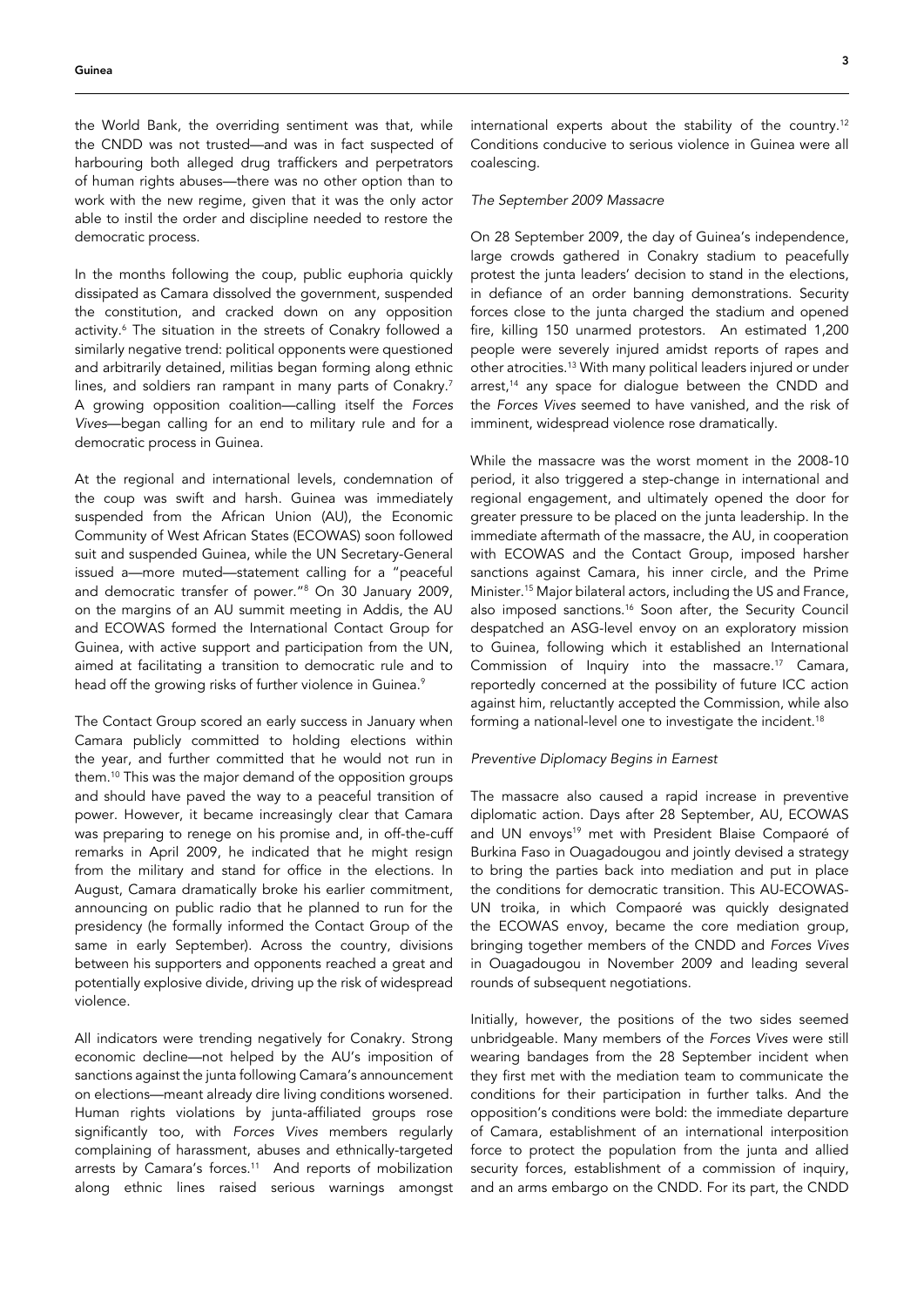rejected any transitional arrangements it would not lead, refused the call not to stand in future elections, and abruptly rejected the demand for Camara's immediate departure.

Early efforts to find common ground failed. After several negotiation rounds, President Compaoré presented a draft agreement to the two sides that attempted to meet their respective needs: Camara would be retained as president and head of a transitional council that would steer the country towards elections, and members of the CNDD—including Camara—could stand in the elections if they resigned four months prior to the vote. These concessions to the CNDD were seen at the time as necessary to keep the junta in the talks, but they triggered an immediate rejection by the *Forces Vives*, a threat to pull out of the talks, and public commentary casting doubt on Compaoré's impartiality. Several subsequent rounds of talks failed to bridge these differences of views, and it appeared the international troika had suffered a serious setback in its standing with the *Forces Vives* by potentially conceding too much to the CNDD.

#### *A New Opening: Camara Leaves Guinea*

On 3 December 2009, an assassination attempt against Camara by his aide de camp, Lieutenant "Toumba" Diakité, radically changed the equation of power in Guinea, with a profound impact on the mediation effort. Toumba, who had led the troops involved in the 28 September massacre, had become convinced that Camara would shift sole blame on him via the International Commission of Inquiry and the national inquiry process. These fears were heightened when the junta arrested some of Toumba's troops on suspicion of plotting a coup. When, on 3 December, Toumba visited Camara to request the release of the alleged plotters, the discussion reportedly degenerated into an exchange of fire in which Camara sustained a gunshot to the head. Using an aircraft supplied by President Compaoré, Camara was evacuated to Morocco for medical treatment, while Toumba and his allies went into hiding.

Camara's departure was immediately viewed as an opening for the mediation effort, despite the heightened sense of insecurity following the assassination attempt. When deputy leader of the junta, General Sekouba Konaté, assumed leadership of the CNDD he openly opposed Camara's participation in the elections, acceding to the core demand of the opposition. His standing with *Forces Vives* was also strengthened by the fact that he reportedly had been away from Conakry on the day of the massacre, and by his repeated statements that he wished to relinquish power as soon as possible.

For its part, the *Forces Vives* responded with a much more conciliatory position, publicly stating that they would work with General Konaté as the head of the transition process. This was a departure from its previous position against participation of any CNDD member in the transition and allowed the negotiations to proceed. *Forces Vives* was soon

rewarded when, on 6 January 2010, Konaté stated on national television that he was ready to name a prime minister from the opposition to lead a transitional government of national unity. The positions of the parties had quite suddenly become much closer, in large part due to the absence of Camara.

# *A Diplomatic Breakthrough: The Ouagadougou Declaration of January 2010*

The success of the mediation effort hinged in large part on solidifying the positive momentum caused by Camara's departure from Guinea and transforming the public commitments of both sides into a concrete agreement. These priorities were suddenly put at risk when, on 12 January 2010, Camara unexpectedly arrived in Ouagadougou ahead of a planned visit there by General Konaté.20 Camara initially insisted upon returning to Guinea and on resuming leadership of the CNDD on the ground. Konaté reportedly threatened to resign if this were to happen, and a heated debate took place between the two camps.

However, supported by the mediation and witnessed by President Compaoré, Konaté and Camara signed a joint declaration with the *Forces Vives* on 15 January under which Camara would stay in Burkina Faso for a six-month "recovery period." During this period, Konaté would lead the transition within Guinea, to be followed by a new prime minister designated by the *Forces Vives* and the establishment of a National Council for the Transition.<sup>21</sup> Critically, the joint statement clearly indicated that CNDD members would not be eligible to stand for elections. This was the blueprint for a return to constitutional order in Guinea, and signalled the true start of the transition process, with presidential elections now explicitly foreseen within six months. Interestingly, it was primarily mediation *within* the CNDD members itself that was necessary to reach this breakthrough.

The path to the elections after the Ouagadougou Declaration was not always a smooth one. In fact, just hours after signing the declaration Camara again insisted upon return to Guinea with Konaté, only be dissuaded after strong interventions. But overall, the momentum towards the elections appeared now too strong to stop. By spring 2010, the core institutions of the transition had been set up, a national unity government established, and a new prime minister chosen by the *Forces Vives*. Presidential elections were scheduled for June, and pledges of international assistance began to grow. The US and France restored bilateral assistance, while the EU eased many of the harsher sanctions on Guinea.22 Security in Conakry gradually improved, with monitors reporting a significant reduction in human rights abuses and more disciplined behaviour by the security services. The imminent risk of widespread violence that rose following the 28 September massacre appeared to have retreated.23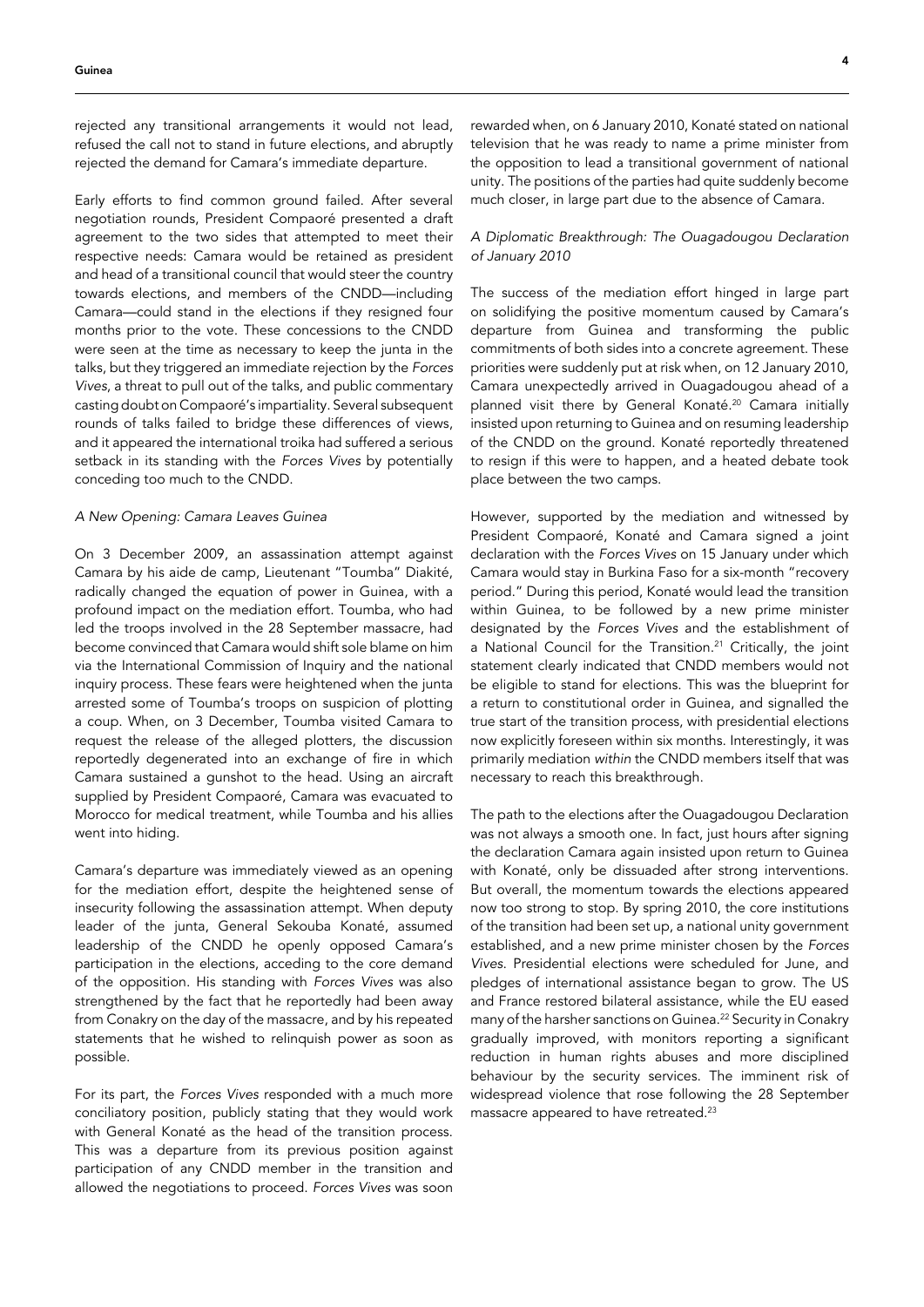*From "On Track" to "Fragile"— Guinea's Elections Stutter Forward*

Internally, however, the UN was becoming increasingly worried that the elections themselves could be a renewed trigger for violence. SRSG Djinnit's reporting had switched from referring to the transition as "on track" to calling the process "fragile," while international experts warned that ethnicity and group affiliation was being manipulated in dangerous ways ahead of the polls.<sup>24</sup> Tensions between the political parties and amongst the leaders of the transitional institutions were growing, and there was alarm in some quarters that the interim prime minister might attempt to hold on to power beyond the 27 June poll date. In another worrying sign, President Konaté warned that elements of the army might attempt to disrupt the transition process, amidst reports that armed elements sympathetic to Camara were mobilizing in his home region. With continued poverty, high unemployment and no sign of economic improvements, these conditions were in many ways similar to those preceding the 28 September massacre.

Three days prior to the poll, on 24 June 2010, violent clashes between rival political parties outside of Conakry raised alarms again and triggered an urgent visit by SRSG Djinnit, ECOWAS Commissioner Gbeho and AU Special Envoy Ibrahima Fall. This group met with President Konaté who agreed to their recommendation to issue a public call for calm ahead of the elections. This he did, standing alongside a range of political leaders and the president of the Transitional Commission, all of whom expressed the same message of calm and unity in front of the press.

The peaceful conduct of elections on 27 June 2010 appeared to significantly reduce the risks of further violence in Guinea. International observers endorsed the poll, while the five main contenders expressed initial confidence in the process in private meetings with SRSG Djinnit. Yet in the days following the poll, claims by political leaders alleging large-scale fraud led to a delay in the release of provisional results, fuelling suspicions amongst the population that the results were being manipulated. When the results were eventually released, no candidate had won an outright majority and a run-off was required.25 This ushered in an extremely dangerous period for Guinea, as a three-month delay in the holding of the runoff meant frequent opportunities for further crises.

While the elections period is not the main focus of this case study, it is worth noting the crucial role that the core mediation group—and in particular SRSG Djinnit—played in keeping the major players positively engaged through the run-off. On several occasions, and in the face of accusations of having manipulated the elections, President Konaté threatened to resign, an act that would have surely thrown the country back into turmoil. And there were moments of actual violence as well, including an 11 September 2010 clash between supporters of rival candidates in Conakry that left one dead and more than 50 injured. As described below, the

efforts of the mediation to garner strong public calls for calm by all political leaders appeared to play an important role in preventing greater escalation.<sup>26</sup>

Indeed, even after the run-off took place in relative calm in November 2010, both parties alleged widespread malpractice, and the loser—Cellou Diallo—refused to accept the results. Violent demonstrations by Diallo's supporters from 15-16 November were met with heavy-handed response by the security services, resulting in 10 dead and more than 300 injured.27 Worryingly, the demonstrations had a distinctly ethnic element to them, as Diallo hailed from the only major ethnic group not to have ever held the presidency and generated large numbers of protestors from his group. Only after Diallo publicly agreed to abide by the ruling of the Supreme Court—which upheld the election results on 17 November—did the risk of more widespread violence truly subside. And on 22 December 2010, Alpha Condé was sworn in as Guinea's first democratically elected leader.

# 2. Causal Analysis—What influenced the decisionmaking of the key conflict actors at the crisis *moment?*

The 2009-10 crisis in Guinea centred around two main conflict actors: the CNDD leadership (Camara and Konaté) and the *Forces Vives* opposition leadership. While other political factions and groups on the ground played important roles, it was the clear ability of these two principal parties to escalate or de-escalate that places them at the centre of the preventive diplomacy effort. This section examines the core interests of each party and describes the factors that most directly impacted their decision-making through the key crisis moments.

# *Dadis Camara—An Unstable Interlocutor*

Captain Dadis Camara rose to power hours after the death of President Conte and was initially seen as a consensual and unifying factor. His early decisions to hold high officials accountable for corruption were held up as evidence of his desire to improve the governance capacities of Guinea, as were his early commitments to transition to civilian rule. But it quickly became clear that Camara was interested in one thing alone: remaining in power. By early May 2009, the Contact Group met and agreed that Camara was in fact an interlocutor, whose commitment to the transition was no longer trusted. This was made clear on repeated occasions, including in December 2010 when he attempted to override his party' demands and return to Guinea.

Most of Camara's actions can be seen through the lens of his desire to maintain power at almost any cost. Efforts to broker a deal in which he would stand aside and allow a transitional government to oversee the transition process were absolute non-starters for the CNDD while he was heading it. His 19 August 2009 public announcement that he was planning to stand for election—defying earlier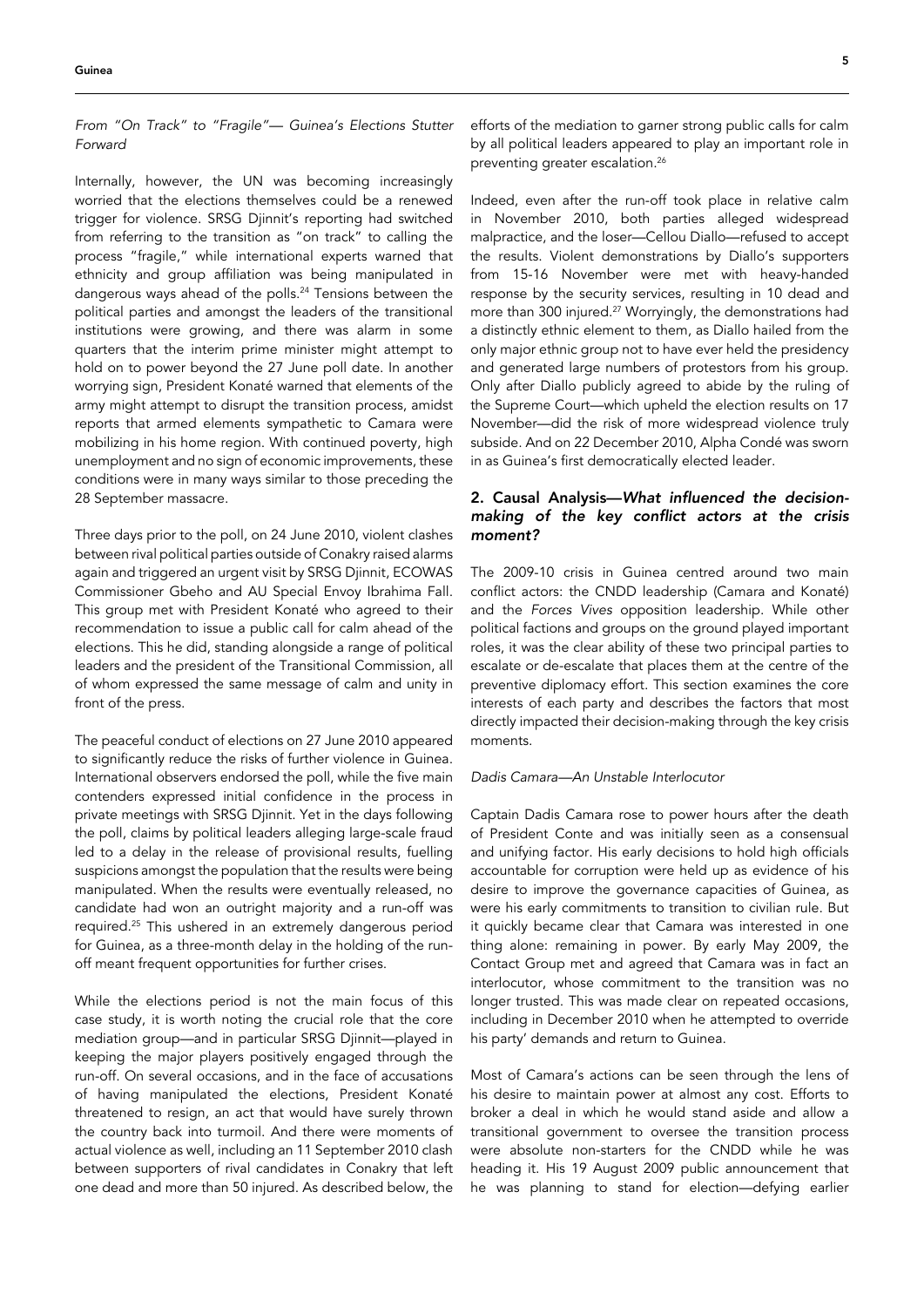commitments—is clear evidence of his drive for the same kind of autocratic dictatorship he had replaced. And even his apparent conciliatory actions, such as the agreement to allow the International Commission of Inquiry into Guinea, were in fact driven by a mistaken understanding that he would face ICC liability if he did not permit the Commission (ironically, it was the Commission itself that later recommended ICC involvement).<sup>28</sup>

As such, Camara appeared relatively impervious to external forms of coercion and inducement. For instance, in October 2009, the AU imposed direct sanctions on Camara and his close associates, in part punitively for his role in the September massacre, but also to pressure a more constructive position on the transition. According to the UN, however, this only prompted an "entrenching of the CNDD position," while reports soon circulated that the junta was actively thwarting the arms embargoes by hiring thousands of ex-combatants from Sierra Leone and Liberia.<sup>29</sup>

In fact, Camara overwhelmingly played an obstructionist role to the attempts to ward off further violence following the September massacre, and the talks made almost no progress while he remained at the helm in Conakry. The most important factor that influenced his role in the crisis was not diplomacy, but the bullet that nearly killed him on 3 December 2009, taking him temporarily out of the picture. After that, the international approach appeared largely focused on keeping him out of the way, in which SRSG Djinnit's successful persuasive effort to keep him from returning to Guinea after the Ouagadougou declaration in January 2010 appeared crucial.

# *General Sekouba Konaté—Catapulted into a Leadership Role*

The window for preventive diplomacy opened significantly when Konaté took control of the CNDD in December 2009. First and foremost, he was not Camara: he was not seen by most as the orchestrator of the 28 September massacre of opposition activists, and his early approach was to acknowledge the need for a transition to civilian rule and for the CNDD to be kept out of the presidential elections.

Konaté also appeared much more susceptible to external persuasion and was clearly interested in being seen as the person who delivered the transition for Guinea. For example, during the disputes following the elections, Konaté threatened to resign on several occasions, citing the accusations of his meddling as unacceptable. But following entreaties by the Secretary-General, SRSG Djinnit and AU Chairperson Ping, during which the UN suggested Konaté could be "a hero of the transition," he agreed to stay on. Similarly, he quickly acceded to Compaoré's proposals about the transition process during the January 2010 Ouagadougou process, something Camara had resisted strongly.

There is evidence too that Konaté was influenced by bilateral and regional actors. As defence minister under President Conté, he had been instrumental in awarding government contracts for major Western companies, including offshore oil exploration by US companies.<sup>30</sup> And he had a long history and important connections with rebel and militia groups in neighbouring Liberia and Sierra Leone. This may have made Konaté more open to discussions with a broader range of actors, but it also made him a dangerous conflict actor: following the 28 September massacre there were widespread reports that he using his longstanding connections with rebel groups in Liberia and Sierra Leone to recruit additional mercenaries into the CNDD-affiliated ranks. Keeping him focused on the benefits of engagement with the mediation was thus crucial for the process itself, and also to avoid further mobilization in the peripheries.

## *The Forces Vives—Some Flexibility, Some Redlines*

The *Forces Vives* coalition of opposition groups formed following the 2008 coup and grew out of the growing disenchantment with how the junta was governing Guinea. As such, its overriding interest was to put in place meaningful processes to transition out of military rule and hold national elections. Following more than 50 years under autocratic rule, the group fundamentally distrusted the CNDD's promises about elections, and had two main redlines: elections had to have a clear timeline, and the CNDD could not be part of them. Within those constraints, the *Forces Vives* showed a significant amount of flexibility, allowing Konaté to serve as interim president, among other concessions.

However, it is important to keep in mind two other characteristics of the *Forces Vives*. The first is that the 28 September massacre was directed at their supporters and their leadership. *Forces Vives* leaders came to October 2009 talks still bandaged from wounds received at the hands of the junta's security services. While the group was willing to make some concessions on the transition process, they demanded meaningful investigations and anti-impunity measures. The establishment of the International Commission of Inquiry therefore met an important need for the group and appeared to give it a sense that they could rely upon the international community for support. The role of justice in giving the UN some leverage and influence is an important one in this case.

The second point is that the *Forces Vives* was not a monolithic entity: it was a loose coalition of different groups unified by the idea of ending military rule. Different ethnic groups, factions and interests were represented in the group, and it was often a challenge of the negotiation process to help the leadership address the many voices that arose during the talks. In this, the *Forces Vives* was often reliant on the international mediation, which worked behind the scenes to help the group's leadership reach common positions and "pitch" them internally to their different constituencies. This may have made the *Forces Vives* more amenable to compromise, but it also meant an additional challenge of not allowing the group to agree to something that might cause an internal divide (e.g. allowing Konaté to lead the transition).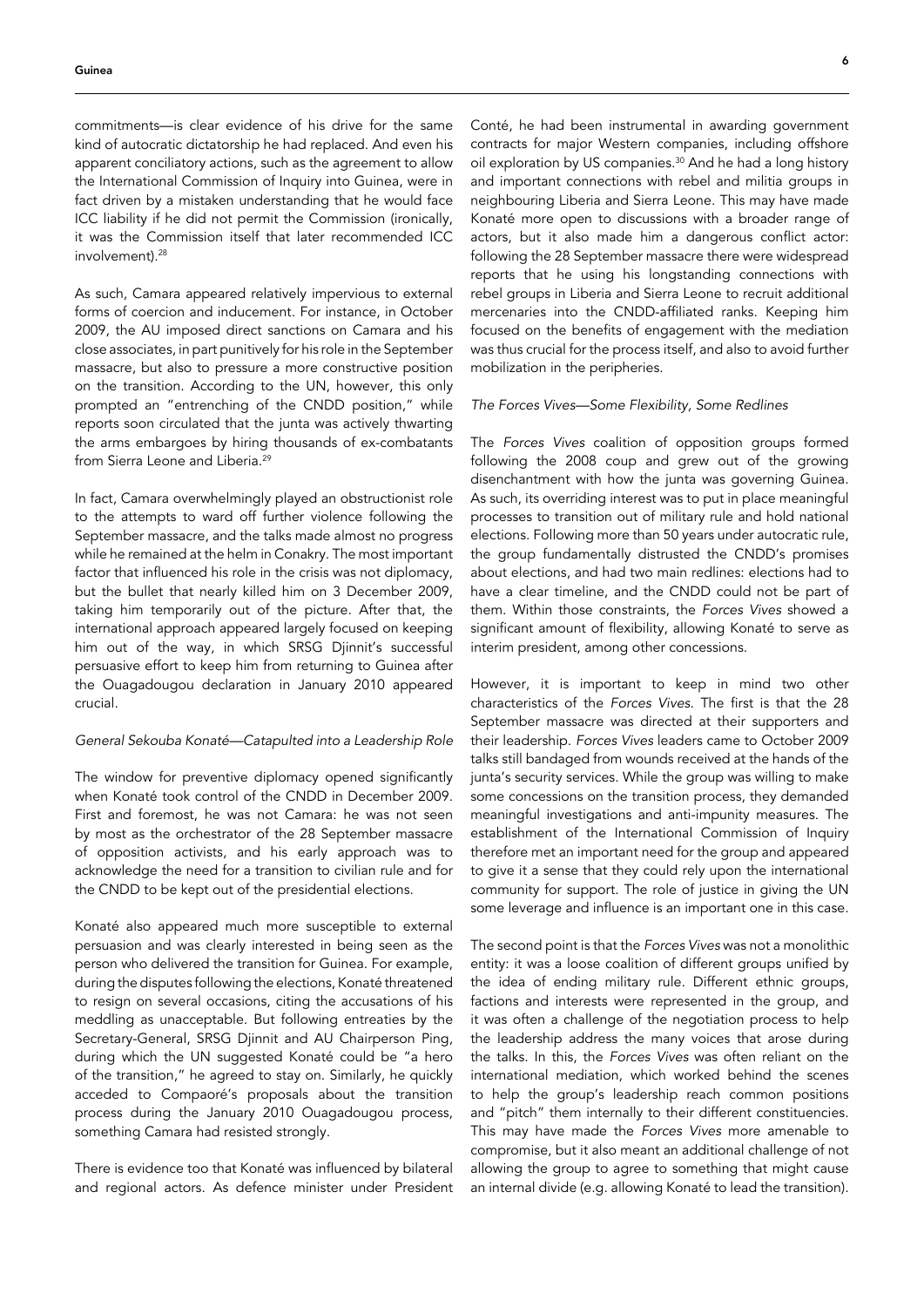# *What Prevented Widespread Violence in Guinea?*

Following the 28 September massacre, the risk of much more widespread violence appeared very real. But several factors came together to prompt both sides to walk away from violence and eventually agree to the January 2010 Ouagadougou commitments, setting the stage for peaceful elections. Taking into account the above interests and positions of the conflict actors, the main factors were:

- Camara's absence from Guinea at a key moment in the negotiations. As soon as he was replaced by Konaté, the mediation process had a new opportunity to make progress.
- United international and regional pressure, in particular on Konaté but also the *Forces Vives*, to move forward on a transition process. As mentioned above, both appeared to be influenced by the messaging of the UN, AU and ECOWAS, especially in the lead up to the Ouagadougou agreement, but also through the elections process itself.
- Meaningful justice/anti-impunity processes (including the International Commission of Inquiry and eventually the ICC), which reassured the *Forces Vives* that their concerns would be addressed, but also appeared to influence the CNDD leadership to allow more international engagement in Guinea.
- Strong, respected mediators—including SRSG Djinnit, AU Special Envoy Fall and the regional powerhouse President Compaoré—who were able to speak with authority to both sides.
- While not definitive, it appears that the AU's decision to sanction the junta may have contributed to its early decision to seek international acceptance, including by appointing a civilian PM, which was a constructive step for the mediation.
- Positions of major bilateral donors, which had sanctioned Guinea following the 28 September massacre but who appeared poised to provide assistance to the country if a deal could be reached.<sup>31</sup>
- Logistical and financial support to the transition process, which assured both sides that the elections would take place and eliminated the risk that delays would cause a breakdown in relations. Support to the SSR process was also seen by some experts as important.

Taken together, these factors opened a path away from violence for the conflict actors and allowed them to agree a way forward on the transition process. The next section briefly addresses what would have happened absent an international intervention, including by the UN.

# 3. Counterfactual—*What is the most likely scenario*  absent external intervention, including by the UN?

The 28 September massacre offers a glimpse into Guinea's trajectory absent international intervention. It showed the junta as willing to direct its security services against unarmed civilians, killing dozens and beating, raping and abusing hundreds more. It also triggered the complete suspension of talks between the ruling CNDD and the *Forces Vives*, leaving the parties with no forum or willingness to talk directly with each other. While the UN, AU and ECOWAS had been engaged with the parties ahead of the massacre, the event triggered a much more concerted and direct engagement by the international community, including the deployment of the Commission of Inquiry, imposition of sanctions, a far higher pace of high-level visits, and increased scrutiny by international and regional actors.

Without this intervention, it appears extremely likely that the 28 September massacre would have led to much more widespread violence, in particular by the junta-affiliated security services against opposition groups. Reports from the time indicate that the junta leadership was actively recruiting militia members from neighbouring Liberia and Sierra Leone, while within Guinea there were credible indications that ethnic groups had begun mobilizing outside of Conakry. While it is possible that the junta could have quelled these groups and held on to power, the deep socio-economic dissatisfaction, increasingly coherent coalition of opposition groups, and total lack of trust in the institutions of state almost certainly would have precipitated further violence, and on a larger scale.

The international intervention was very much a joint effort, co-led by the AU, UN and ECOWAS. In this, President Compaoré played an especially important role, hosting the most important meetings in Ouagadougou, and providing support at key moments (e.g the aircraft that flew Camara out of Guinea following the assassination attempt). The US and France, beyond their role on the Security Council, placed important pressure on the parties by pushing for the commission of inquiry into the 28 September massacre.<sup>32</sup> Less visible, countries like China and Russia with large investments in the bauxite extraction businesses in Guinea, may have exerted pressure on the junta to take a constructive approach through the crisis.

Taken together, this effort appears to have delivered important results, offering the junta a path away from further violence while reassuring both sides that the mediation process would address their core needs. Without this, it is highly likely that the violence would have spread and intensified following the 28 September massacre. In the elections period too, without the concerted international support, monitoring, and ultimate validation of the process, the likelihood of more widespread violence would have been far greater. The next section describes in more detail the UN's specific roles in helping to deliver this outcome.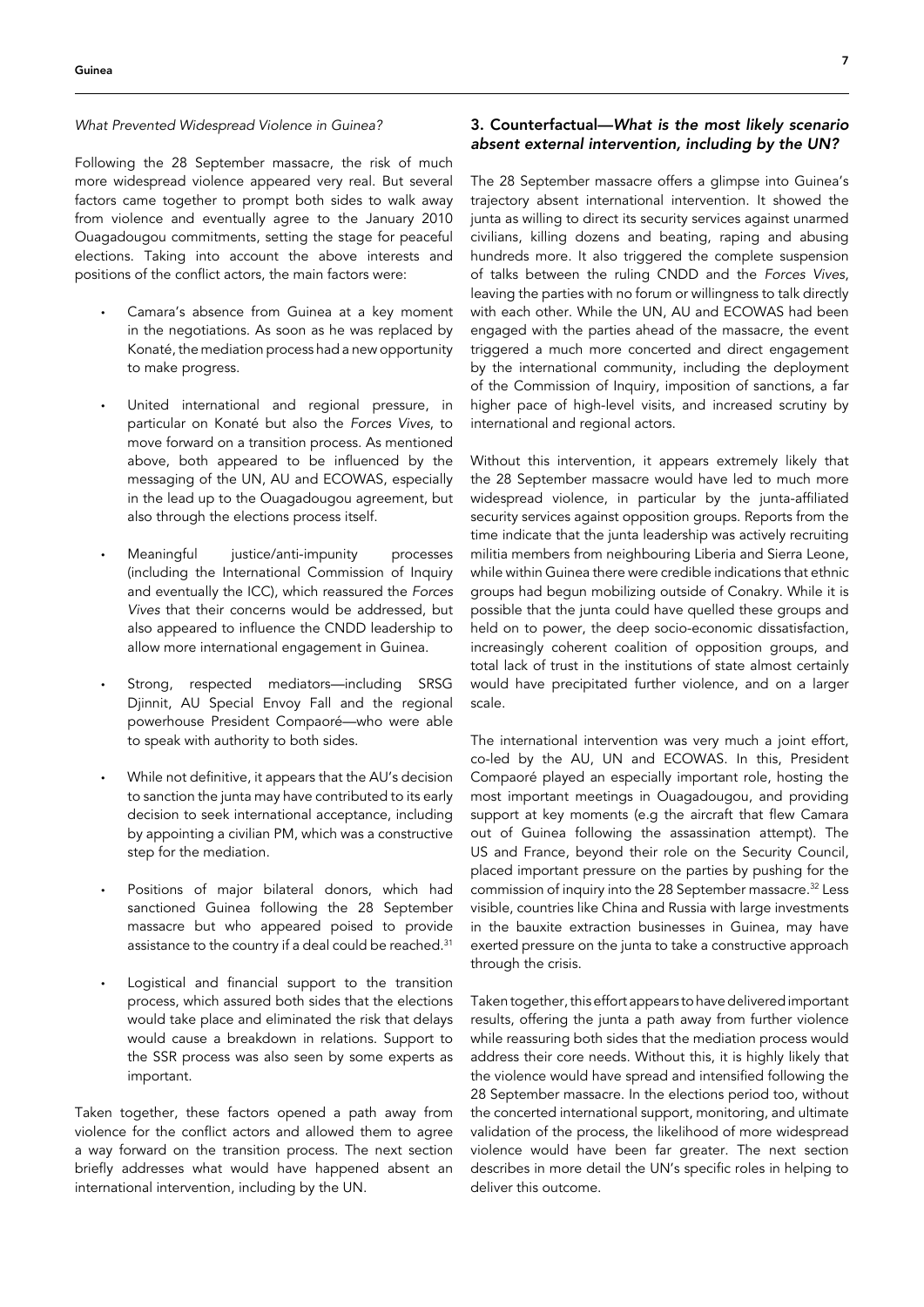# 4. The UN's Roles—*To what extent can the outcome*  be attributed to the UN's engagement?

When the UN works in close collaboration with other actors such as the case with the joint UN/AU/ECOWAS group working on Guinea—it can be difficult to disaggregate the UN's specific impact on conflict prevention.<sup>33</sup> This is still more the case where the UN's role is largely one of support and coordination, rather than delivery of a distinct outcome. Nonetheless, looking more closely at the different roles played by the UN, and in particular the ways in which SRSG Djinnit was able to impact the political process, there is a strong case to conclude that the UN contributed meaningfully and positively to the outcome.

# *From Early Warning to In-Country Presence*

SRSG Djinnit and the UN more generally were engaged on Guinea well before the 28 September massacre. In fact, a joint UN-ECOWAS mission to Guinea in July 2008, prior to the military coup, found that there were signs to justify concern that the country was drifting closer to civil war than it was in January 2007. This early engagement with the crisis was made more efficient by the presence and support of the UN's regional office UNOWA. In fact, UNOWA's longstanding presence in the region—since 2002—meant the UN already had a track record of preventive diplomacy in other relevant settings, including alongside ECOWAS. While difficult to prove, there was a sense among some experts that this was helpful in allowing the UN to be an early, credible voice of alarm, and also to establish relationships with the key parties. The active work of the UN Resident Coordinator's Office in Conakry too helped build strong relationships with key actors on the ground.<sup>34</sup> And Djinnit's frequent visits to Guinea, which increased after the September massacre, meant that he was well-positioned to help broker talks when the opportunity arose.<sup>35</sup>

Beyond the early warning role, the UN decided in June 2010 to base a senior mediation advisor from UNOWA permanently in Conakry. This was followed by President Compaoré's decision to appoint a special representative based in Guinea, both of whom were funded by the UN Peacebuilding Fund. Having a constant presence in Conakry meant that the mediation kept its finger on the pulse of the parties and the situation, and was able to act quickly to events on the ground at a very volatile time. It also helped maintain the mediation's legitimacy: rather than seen as an outside entity "parachuting" in, the in-country presence of mediation-related personnel at a senior level appeared to reassure the parties.

## *Keeping the Junta Engaged*

The AU's reaction to Camara's announcement on the presidency was punitive, moving the situation quickly towards sanctions and isolating approaches. Following the 28

September massacre, the AU and ECOWAS took even more direct steps to punish and isolate the junta, while the EU imposed embargoes on the country and the US put in place travel bans on key junta leaders.<sup>36</sup> Amidst widespread calls for the junta leadership to face justice for the massacre, and a newly opened ICC investigation into the matter, Camara and his group were increasingly isolated.

In this context, there was a role for the UN in playing a more moderate, bridging role with the junta in particular. For example, in the wake of strident condemnations by the AU and ECOWAS of Camara's intention to stand in the election, the UN Secretary-General issued a far more moderate statement, merely calling for a "peaceful and democratic transfer of power."<sup>37</sup> Nor did the UN impose sanctions on Guinea during the crisis (though this may have had more to do with internal Security Council dynamics than a concerted effort to take a moderate line on the junta). While the UN did lead the commission of inquiry into the massacre, it did so with the consent of Camara himself.

The effect was that the UN appeared to keep the junta leadership from becoming too isolated. As the above analysis demonstrated, the AU's sanctions did not seem to influence the CNDD meaningfully, other than perhaps to make it even more stubborn in its positions. In contrast, SRSG Djinnit's concerted efforts to keep lines of communication open and maintain direct contact—more than 45 visits to Guinea during the crisis period—helped keep the junta engaged in the talks.

#### *Broadening the Buy-In*

During the negotiations, the UN (both the mediation and the Country Team) took active steps to include actors from Guinean society outside the elite political and military leadership. This included regular meetings with women's organizations, direct support to civil society platforms and local dialogues, and mobilization of funding for peacebuilding initiatives at local level in many parts of the country.<sup>38</sup> Support by the UN Resident Coordinator's office for women's participation in elections monitoring is another example of broadening participation.<sup>39</sup>

Importantly, the mediation included security sector reform as a confidence-building measure in the negotiations in Ouagadougou. This had two positive impacts: it reassured the armed forces that they would receive continued support through and after the transition, and it also reassured the *Forces Vives* that the transition would be focused on improving the conduct of the security services. This latter point was especially relevant for the broader population, many of whom had suffered at the hands of the army in the 28 September massacre.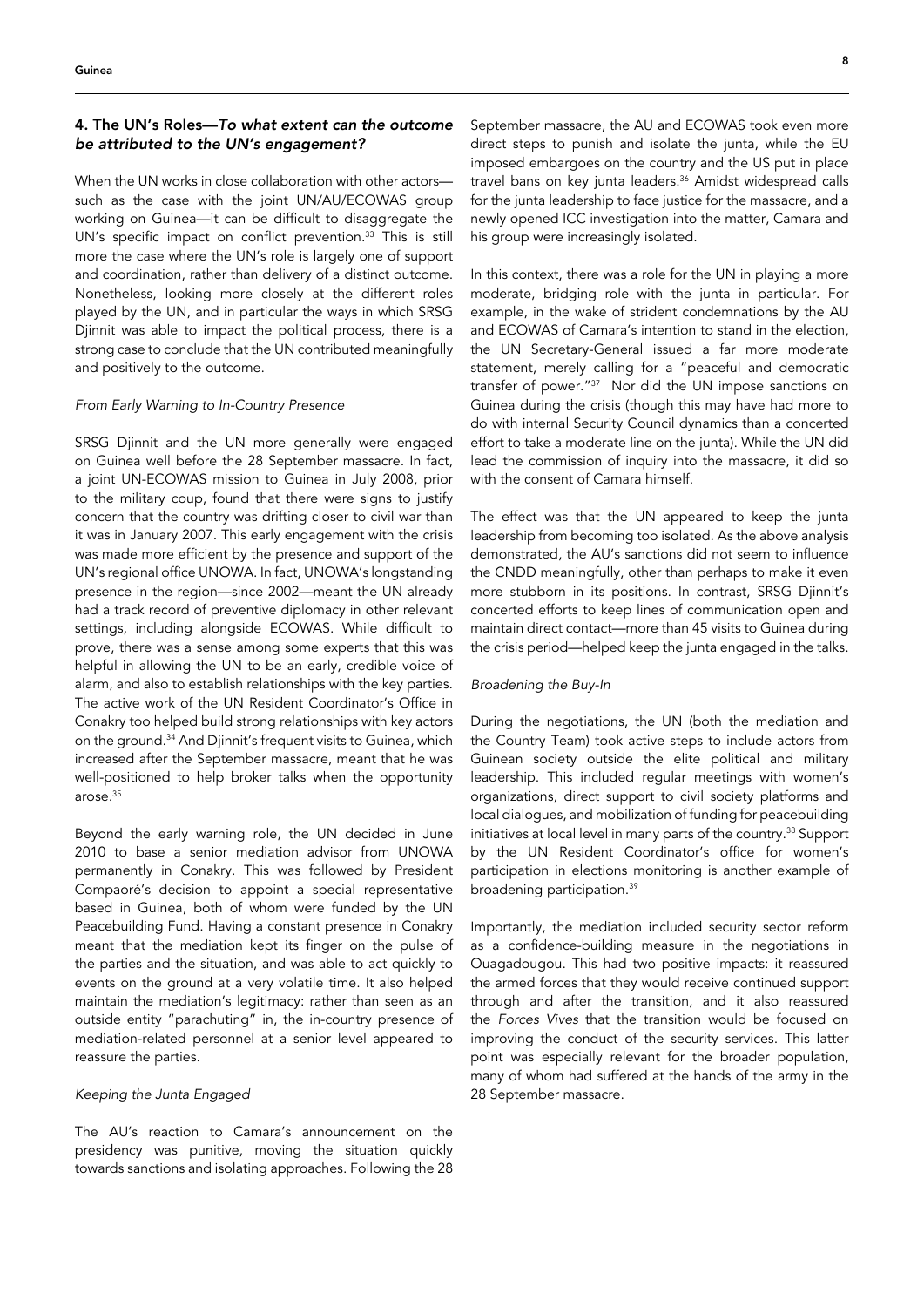# *Building and Maintaining Unity*

Because SRSG Djinnit was already heading UNOWA before the 2009 crisis broke out, the UN was positioned early to build and coordinate the mediation effort. Under SRSG Djinnit's leadership, the early mediation efforts were brought together, including the development of joint messaging across the UN, AU and ECOWAS. Following the appointment of President Compaoré to lead the ECOWAS effort, SRSG Djinnit moved into a more supportive and advisory role, proposing mediation strategies to the group and providing reports from their team in Conakry. Part of keeping the mediation well-coordinated and coherent was logistical too: UN flights between Ouagadougou and Conakry were crucial in allowing the mediation frequent contact with the parties and in connecting the mediation teams at key moments.<sup>40</sup>

#### *Delivering Justice*

It was the UN that despatched an ASG-level official to Guinea to scope out a possible International Commission of Inquiry following the 28 September massacre, and the UN Security Council that eventually authorized the Commission. The launching of the Commission appeared to increase pressure on the CNDD and accentuate the cracks already visible in the ruling junta. It met one of *Forces Vives*' key demands regarding accountability for the massacre, and also laid the groundwork for further post-conflict justice measures to address the impunity problem in Guinea. As such, the UN's approach to justice sent an important message that events like the massacre would not be allowed to go unnoticed by the international community; this may have constrained further violence.

There are potential longer-term impacts of the transitional justice measures (described below), but it is worth pointing out here that the Commission's work contributed to the ICC's eventual indictment of Camara for his role in the September 2009 massacre, sending a strong message about accountability to the Guinean population.<sup>41</sup>

## *Technical Support to the Elections*

The UN provided significant technical and logistical support to the national elections process, deploying additional staff and experts through the electoral period. This was in addition to significant logistical and financial support to the mediation process itself, and also more than USD 12 million to support the broader implementation of the Ouagadougou Accord. This financial and technical support was instrumental in the eventual conduct of the elections. As SRSG Djinnit wrote during the run-off elections, "the sense prevails that the technical requirements are generally met and that there is room for no more excuses or further delay." And delay was a major risk factor for the overall process, as the US representative said at the time, "if the presidential election does not take place on 27 June 2010, it will never occur."

Especially facing reluctant—and even at times obstructionist political officials, the technical support eliminated a key risk of delay in the elections.

#### *Moral Pressure/Acceptance*

There were key moments when President Konaté appeared ready to resign the interim presidency, an event which would have put the entire transition process in jeopardy and thrown the situation into a much riskier phase. In these moments, SRSG Djinnit appeared able to appeal to Konaté's desire to be seen as a saviour to Guinea, and to offer public praise as an inducement to positive actions.

More generally, there was a role for the UN in publicizing both the positive and negative actions taken by the parties. The Commission of Inquiry's findings on culpability for the 28 September massacre was one such moment.<sup>42</sup> Equally, the Security Council's welcome of the 15 January Ouagadougou Agreement sent a strong positive signal to the parties that they would be rewarded for their constructive positions, bolstered by the almost immediate restoration of bilateral aid by the US and France.<sup>43</sup>

## *The UN Contribution to Preventing Violence*

Each of the above roles and contributions of the UN, by itself, likely did not play a determinative role in preventing escalation into more widespread violence during the crisis period. However, taken together, they indicate that the UN was able to help provide the conflict actors with the space to resolve the core issues driving the risks at the time, leverage (through moral authority and via coordinated international approaches) to push the parties towards more constructive negotiating positions, and concrete assurances that the key interests and demands of the parties would be met. In this, the UN's provision of financial, logistical and advisory support played a clearly positive role in delivering the outcome.

# 5. Success Factors—What enabled and/or inhibited the UN's capacity to contribute to preventing violence?

While the above section argues that the UN did play an important preventive role, this section asks what enabled and/or inhibited that role, and what steps the UN took to increase its impact on the situation.

#### *Access and Relationships*

The UN's pre-existing presence in the region, SRSG Djinnit's frequent travel to Conakry and Ouagadougou, and the decision to establish a permanent mediation presence in Guinea all combined to give the UN very strong access and relationships with the parties. This was especially important as the AU and ECOWAS took steps to isolate the junta, meaning the UN could play a crucial bridging role.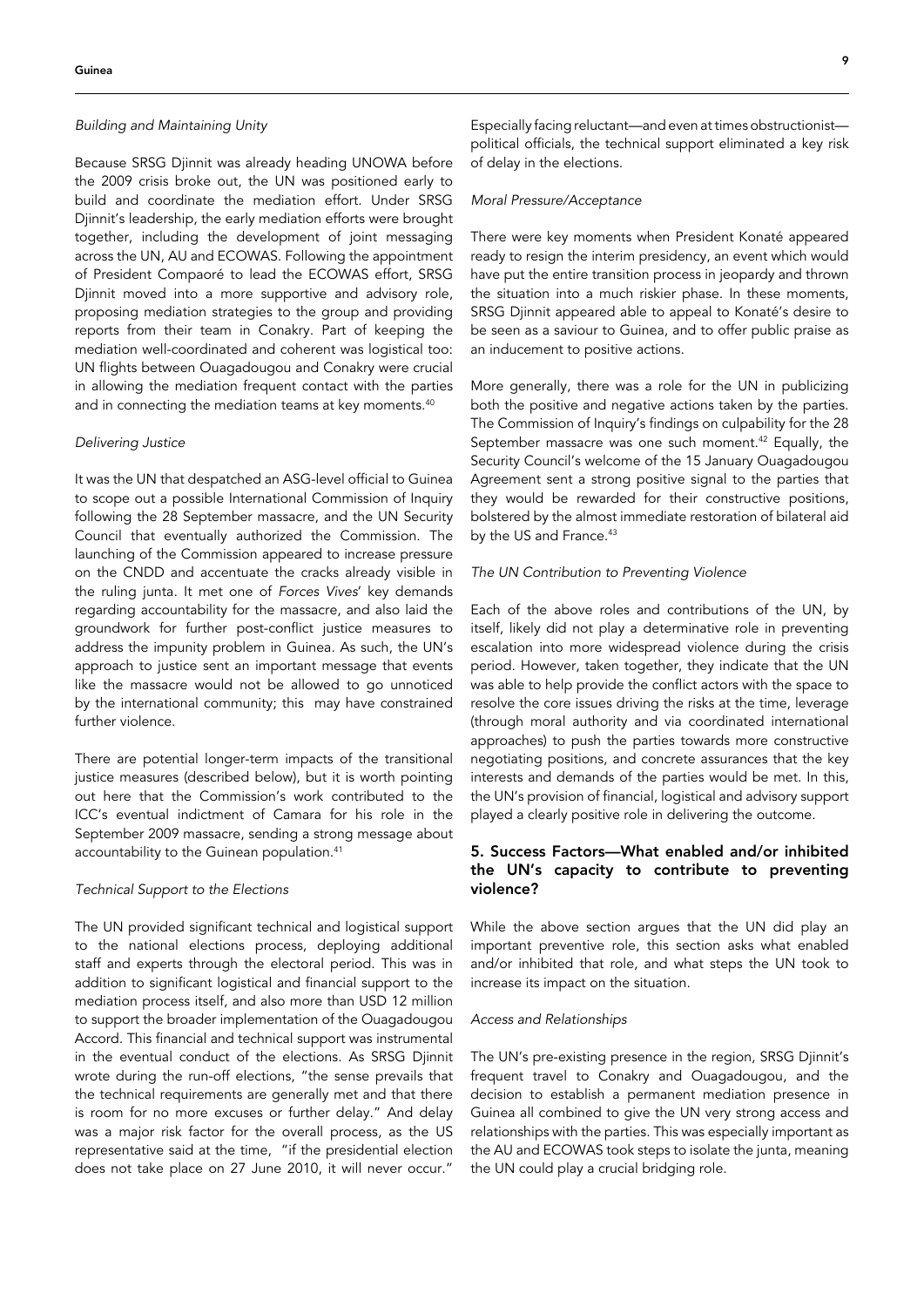The personal characteristics of SRSG Djinnit were a clear positive element in this regard. Beyond his status as an accomplished diplomat in the region, his previous role as Peace and Security Commissioner for the AU and his central role in development the AU's Declaration on the Framework for an OAU Response to Unconstitutional Changes of Government meant that he was easily able to work alongside AU and ECOWAS envoys and provide meaningful advice to all involved.

# *Willingness of the Parties to Accept a UN Role*

While the CNDD was sometimes reluctant for the mediation to intervene, overall both sides showed a clear willingness for the UN presence and activities in Guinea. Perhaps the strongest evidence of this was Camara's consent for the UNled Commission of Inquiry into the September massacre while in part motivated by his own concerns about the ICC, it also showed a relatively strong readiness to accept international involvement in the crisis. Other steps too, such as the readiness of both *Forces Vives* and CNDD to travel to Ouagadougou for talks, the acceptance of the UN mediation's permanent presence in Conakry, and the acceptance of the joint UN/AU/ECOWAS proposal in January 2010, all evidence a willingness for the UN to play a role. It is worth highlighting that this too may well have related to SRSG Djinnit's personal standing in the region, as well as that of UNOWA, which by that point had becomes part of the sub-regional peace and security architecture.

#### *Unity Regionally and Internationally*

The creation of the International Contact Group for Guinea was an important step that consolidated and maintained international/regional unity through the crisis. This unity was not always a given—in fact, behind the scenes in the AU there were widely disparate positions on how to deal with Guinea.44 But in terms of the approach to the mediation, the public messaging that came out of the Security Council, the African Union and ECOWAS was well-coordinated and unified. Even on the fairly contentious issues of transitional justice and the ICC, there was general unanimity in the need for an international inquiry and accountability. Overall, the message of the international and regional entities was clear and forceful: there will be public rewards for constructive behavior—e.g. removal of sanctions, restoration of bilateral aid, support to security sector reform—and penalties for obstructive or dangerous actions.

#### *Diplomacy Plus Dollars*

The UN's ability to provide significant funding and other support to the mediation process should not be underestimated. UN flights transported the parties and the mediation in and out of Conakry, UN funds supported the establishment of permanent mediation presences in Conakry, UN logistical and technical support contributed directly to timely, credible elections. In fact, UN support was more crucial than in many other situations, because the post-coup severance of relationship by major bilateral donors meant that often the UN was the only available source of funds.

In this context, the support of the Resident Coordinator system and the Peacebuilding Fund (PBF) were significant. The RC raised USD 12.8 million between 2007-10, roughly USD 15 million in 2011, and the Peacebuilding Commission generate more than USD 48 million for SSR, national reconciliation and jobs for youth and women in the wake of the Ouagadougou agreement of January 2010.45 These funds significantly boosted implementation of the political agreement between the parties, and also showed a good faith effort by the international community to reward the parties for their agreement.

## *Pure Chance*

While the above analysis has made a case for a wide range of factors that helped the UN play a role in preventing widespread violence in the 2009-10 crisis period, chance was perhaps the most important of all. The assassination attempt against Camara that triggered his flight from the country opened the door to a mediation process that had otherwise hit a dead end. At the time of the assassination attempt, the parties' positions were apparently unbridgeable, and there is a real possibility that the situation would have devolved into violence.

However, the fact that the UN was present, had established relationships, had a strong standing in country, and had built the necessary frameworks for diplomacy (the Contact Group) meant that when the unpredictable moment arose, the UN was ready to act.

# 6. Sustainability—*How was the prevention effort*  linked to addressing longer-term structural causes *of violence?*

Less than a year after the election of Alpha Condé to the presidency of Guinea, international warnings of the risks of renewed violence sounded remarkably similar to those leading up to the 2009 crisis. In the wake of another attempted military coup on the presidency in July 2011, International Crisis Group warned that rising tensions ahead of legislative elections could spark inter-ethnic violence. Early in his tenure, President Condé had taken several worrying decisions, appointing former junta leaders to key positions, releasing members of Camara's inner circle widely considered to have blood on their hands, and taking very few concrete actions to implement the ambitious security sector reform process for the more than 45,000 member army.<sup>46</sup> Perhaps most worrying, Crisis Group argued that the 2010 elections process "gave new impetus to the idea that Guinea's history is a struggle between its four major ethno-regional blocs." 47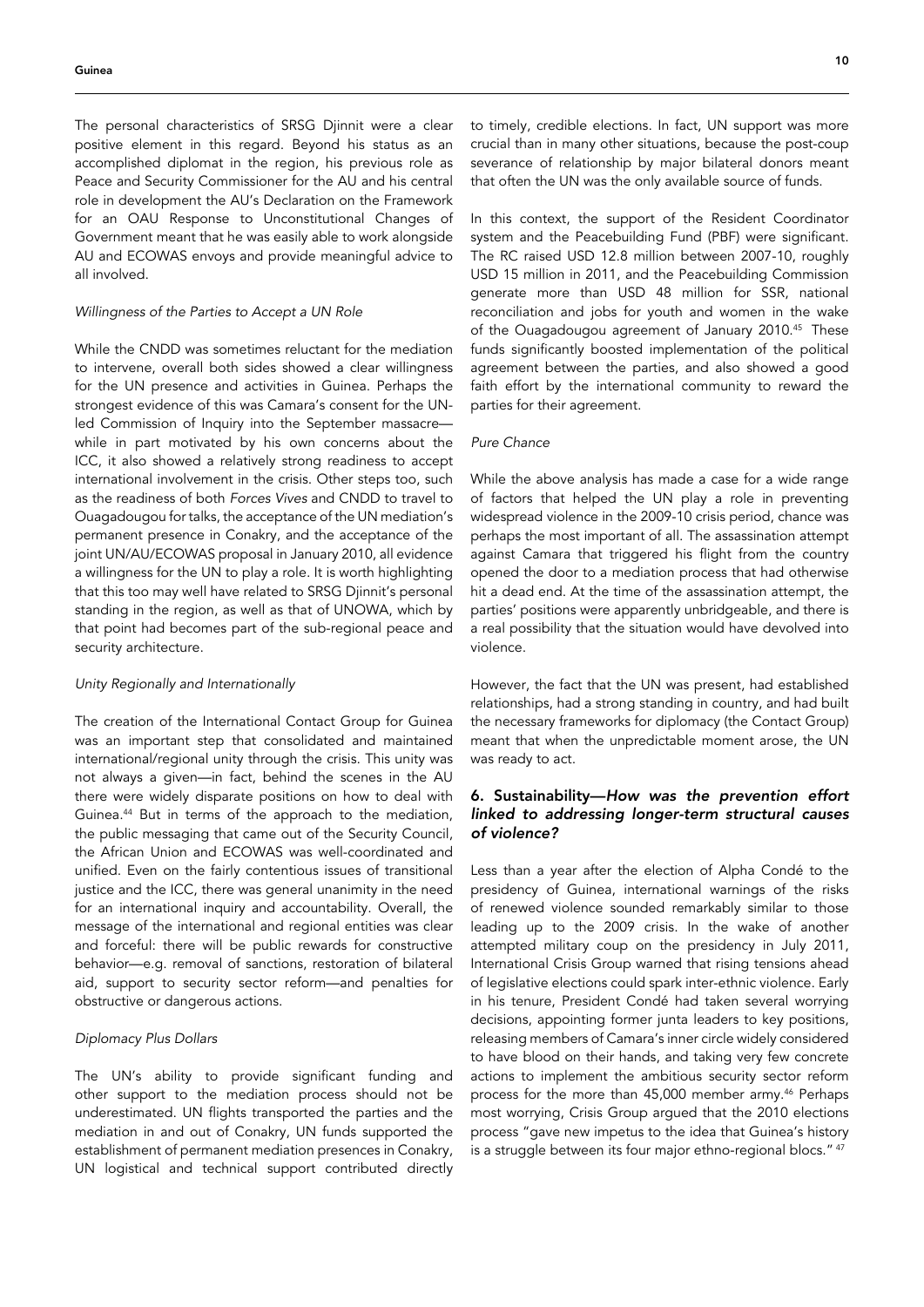Economically, while some positive steps were taken to increase regulatory controls, curb corruption, and address the ballooning costs of basic goods in the wake of the inflation during the crisis, in 2011 experts warned of a "looming economic disaster."48 Subsequent economic shocks—driven by the Ebola crisis and the drop in costs of commodities meant that Guinea suffered further downturns in living standards and development through 2014 and 2015.49 The 2016 decision of the multinational corporation Rio Tinto to abandon its \$20 billion extraction project in Guinea put 50,000 jobs at risk and sent a strong signal that Guinea's political instability was impacting its economic future. Given that economic conditions were a major trigger of the 2009 crisis, these developments are worrying.

Politically, the hoped-for transition towards open, pluralistic, peaceful elections has been far from ideal. More than two years after President Condé took power, hotly contested legislative elections led to violent street protests and results still disputed by a large number of opposition parties. The 2015 presidential elections too, in which Condé narrowly won a second term, were marred by further violence, with EU observers citing "massive deficiencies" in the process.50 Even as of the writing of this study, local elections in February 2018 triggered serious violence in Conakry and beyond, resulting in multiple deaths and a widespread strike by opposition groups and their allies.<sup>51</sup>

It would be unrealistic to burden the 2009-10 preventive diplomatic engagement with all of these negative trends in Guinea today. In fact, the above analysis indicates that the UN took meaningful steps to ensure that the elite bargain of January 2010 was more than just a band-aid: the inclusion of SSR, and the funding of programs to improve the inclusion of women and youth in the implementation of the agreement, both evidence an attempt to link the short-term agreement with longer-term sustainability.

One of the potential issues to consider is the extent to which the Ouagadougou agreement may have missed the ethnic and the socio-economic dimensions of the conflict in Guinea. In fact, the arrangements of the 2010 elections could have had the unintended consequence of hardening inter-ethnic fault lines, potentially pushing voters more solidly into their own ethnic blocs.52 Similarly, while it was laudable to have included SSR in the Ouagadougou agreement, reform of the security services was clearly insufficient to address the widespread problems of corruption, inequality and rising costs of living in Guinea. Again, while it is unrealistic to demand that the mediation should have comprehensively addressed these issues, the question of how better to tie the political activity with these underlying drivers of conflict is something to consider in future interventions.

## 7. Conclusions/Recommendations

As with many cases of preventive diplomacy, it is difficult to claim that the intervention in Guinea was a success, especially as Conakry continues to suffer from the same kind of politically- and ethnically-driven violence that drove the country into crisis in 2009. However, as the above analysis has demonstrated, some of the UN's approaches and activities did work well in heading off the imminent risk of widespread violence at the time and should be considered for future interventions.

1) UNOWA(S) Works: In terms of its early warning, access and continuous support to the mediation, UNOWA played a crucial role in ensuring an effective UN intervention. Of note was the deployment of a UNOWA-affiliated senior mediation adviser to Conakry on a permanent basis. UNOWA has since been renamed UNOWAS, in recognition of its broader role on the Sahel. Continuing to consider how the preventive capacities of UNOWAS could be strengthened, including via dedicated mediation capacities, is worth considering in the future. And comparing the UNOWAS experience to those regional centres that have not enjoyed as many successes might also be useful.

2) Transitional Justice Can Work: In some of the other cases considered elsewhere, there was an apparent tension between the need to uphold human rights standards while also maintaining good relations and access to the parties.<sup>53</sup> The Guinea case is a clear example where the targeted use of justice tools—the International Commission of Inquiry, the ICC and bilateral sanctions linked to human rights violations—did not appear to negatively impact the UN's access or standing with the parties. In contrast, there is a compelling argument that bold justice approaches helped, gave leverage to the mediation, and assured the opposition parties that their concerns would be addressed. 54

3) Strategic Coordination Builds Leverage: The early, strong, and effective coordination of UN, AU and ECOWAS throughout the mediation stands out as a key factor in the success of the process. In this context, the formation of the International Contact Group for Guinea was also important, allowing the mediation to feed a broader influential group, and sending a strong message that the international community remained engaged on the issue. The above analysis also shows the utility of coordination between the mediation and the efforts of the UNCT on the ground, the latter of which raised significant funds to support the Ouagadougou Agreement.

4) The Economy Isn't a Side Issue: Popular discontent leading to the 2009 crisis was driven by an economic downturn that meant Guineans were unable to afford fuel and rice, a situation they (rightly) blamed on corruption and poor governance. While the transitional arrangements put in place by the January 2010 Ouagadougou Agreement were crucial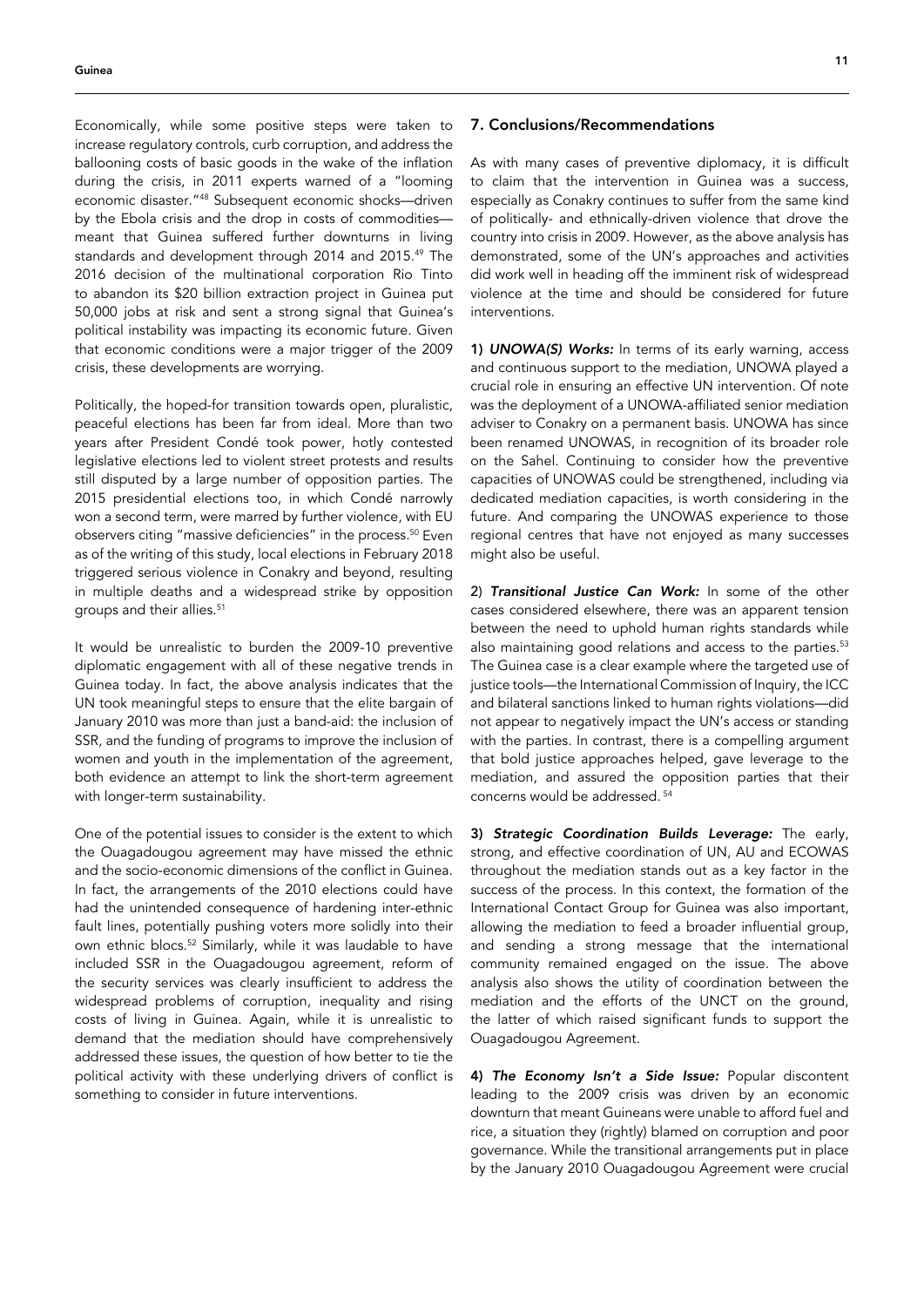in setting the course for political change, in the years that have followed the economy has continued to suffer. Some of that results from external shocks—the Ebola crisis and the international commodities market—but it also raises the question how to tie political agreements more concretely to economic governance reforms. Having a strong sense of the socio-economic drivers of conflict, and trying to build stronger connections between the short-term political processes and longer-term structural support (especially by the World Bank), is an area for further reflection by the Organization.

5) SSR Needs Sustained Efforts: It was a significant breakthrough that the mediation included security sector reform in the 2010 Ouagadougou Agreement, one that gave some reassurances to both sides. But as became evident in the period following the crisis, broad commitment to SSR does not necessarily translate into improvements on the ground. Thinking through how to link a political level agreement on reform to more concrete plans and capacities, may be an important area of further thought for the UN.

6) Luck Matters: The assassination attempt against Camara was a dangerous moment, but an extraordinary stroke of luck for Guinea's trajectory in 2009. An event like that cannot be planned for. But the UN's regional presence and its strong, capable leadership at the time meant it was able to respond when the opportunity arose. The UN should consider how early planning for preventive diplomacy could complement these approaches, making the Organization even more responsive in future crises.

7) National Agency: There were a range of moments when national actors took brave decisions for the best interest of their country. Days after suffering at the hands of the security services, the willingness of the *Forces Vives* to meet face to face with the junta was admirable. National media actors who proactively broadcast the leaders' messages of peace ahead of the elections went against the approach of many media agencies worldwide to drum up fears and divisions. And women's groups that mobilized for peace often did so across longstanding ethnic and social divides. This case study is focused on the role of the international community, but ultimately it was the bravery and difficult decisions of the Guineans themselves that got them through the crisis.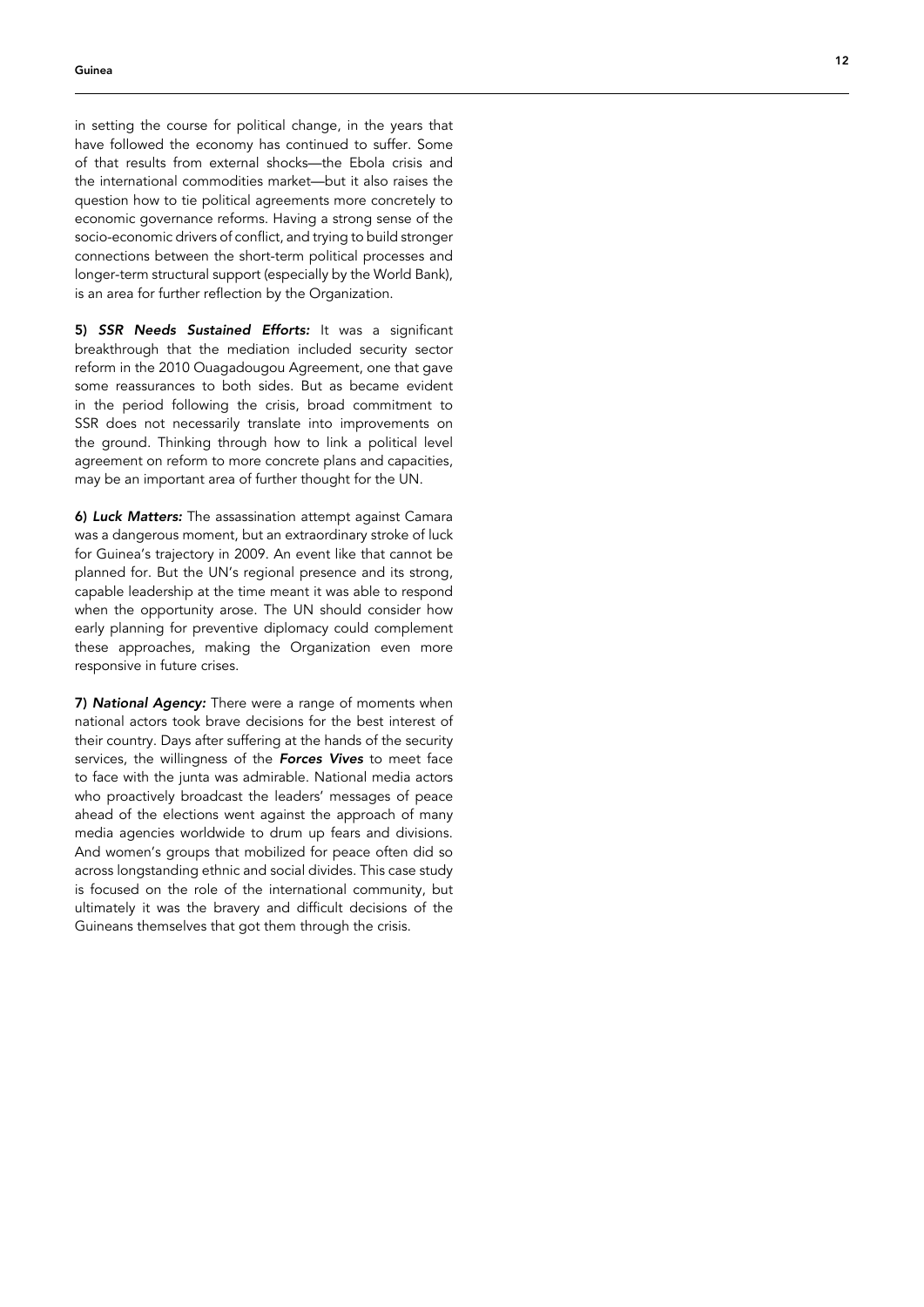# Endnotes

- Cover Image: Said Djinnit, Special Representative for West Africa briefs on Elections in Guinea and Niger. UN Photo/ Devra Berkowitz
- \* Sascha Pichler Fong is the UN Peace and Development Advisor in Eritrea, and previously served as the Team Leader of the Policy Planning Unit in the UN Department of Political Affairs; Adam Day is the Senior Policy Adviser at the Centre for Policy Research at UN University. The research included a literature review, interviews conducted with key experts, and direct feedback from DPA. The views expressed in this study are those of the authors and do not necessarily reflect the views of the United Nations.
- 1 A previous joint UN-ECOWAS mission to Guinea in July 2008 had found that "there are many signs to justify concern that the country is drifting closer to civil war than it was in January 2007."
- 2 [http://hdr.undp.org/sites/default/files/reports/268/hdr\\_20072008\\_en\\_complete.pdf](http://hdr.undp.org/sites/default/files/reports/268/hdr_20072008_en_complete.pdf).
- 3 Kikolar, Naomi, "Guinea: An Overlooked Case of the Responsibility to Prevent in Practice," in Responsibility to Prevent: Overcoming the Challenges of Atrocity Prevention, Edited by Serena K. Sharma and Jennifer M. Welsh, Oxford University Press, 2015. For a broader description of the colonial impact upon Guinea's socio-economic sphere, see also Arandel, Derick, et al, "Reducing fragility through strengthening local governance in Guinea," Third World Quarterly, June 2015, page 989 et seq.
- 4 For a more thorough discussion of ethnic identify in Guinea, see Bah, Mamadou Diouma, "Stability in Deeply Divided Societies: Escaping Ethnic-based Armed Conflict in Guinea, African Identities, February 2016, page 299.
- 5 The decision to appoint a civilian Prime Minister, Mr. Kabiné Komara, on 30 December was similarly seen as evidence of Camara's commitment to civilian rule.
- 6 Call, Charles, "UN Mediation and the Politics of Transition after Constitutional Crises," IPI, 2009. See also, International Crisis Group, 'Guinea: The Transition Has Only Just Begun', Africa Briefing, No. 58, 5 March 2009.
- 7 Institute for Security Studies, 'Country Analysis: Republic of Guinea', Peace and Security Council Report, No. 13 (Addis Ababa: Institute for Security Studies, 2010), p. 17; see also, Kikolar, Naomi, "Guinea: An Overlooked Case of the Responsibility to Prevent in Practice," in Responsibility to Prevent: Overcoming the Challenges of Atrocity Prevention, Edited by Serena K. Sharma and Jennifer M. Welsh, Oxford University Press, 2015. See also, Security Council Report, 'Update Report No. 3: Peace Consolidation in West Africa Guinea', 11 January 2010. Available at: [http://www.securitycouncilre](http://www.securitycouncilreport.org/update-report/lookup-c-glKWLeMTIsG-b-5717287.php?print=true)[port.org/update-report/lookup-c-glKWLeMTIsG-b-5717287.php?print=true](http://www.securitycouncilreport.org/update-report/lookup-c-glKWLeMTIsG-b-5717287.php?print=true)
- 8 <https://news.un.org/en/story/2012/01/400052-guinea-bissau-ban-calls-proper-transfer-power-after-leaders-death>.
- 9 Full membership of the Contact Group was the UN, the European Union (EU), the African Members of the UN Security Council, la Francophonie, and the Mano River Union. See, UNSC, 'Letter Dated 11 March 2009 from the Permanent Representative of Burkina Faso', S/2009/104, 12 March 2009. Available at: [http://www.securitycouncilreport.org/](http://www.securitycouncilreport.org/atf/cf/%7B65BFCF9B-6D27-4E9C-8CD3-CF6E4FF96FF9%7D/Coup%20S%202009%20140.pdf) [atf/cf/%7B65BFCF9B-6D27-4E9C-8CD3-CF6E4FF96FF9%7D/Coup%20S%202009%20140.pdf.](http://www.securitycouncilreport.org/atf/cf/%7B65BFCF9B-6D27-4E9C-8CD3-CF6E4FF96FF9%7D/Coup%20S%202009%20140.pdf) See also United Nations Department of Political Affairs, 'Guinea'. Available at: [http://www.un.org/wcm/content/site/undpa/main/activities\\_by\\_re](http://www.un.org/wcm/content/site/undpa/main/activities_by_region/africa/guinea)[gion/africa/guinea.](http://www.un.org/wcm/content/site/undpa/main/activities_by_region/africa/guinea)
- 10 The New York Times, 'Coup Leaders in Guinea Agree to Hold Election in 2009', 5 January 2009. Available at: [http://www.](http://www.nytimes.com/2009/01/05/world/africa/05iht-06guinea.19098198.html) [nytimes.com/2009/01/05/world/africa/05iht-06guinea.19098198.html](http://www.nytimes.com/2009/01/05/world/africa/05iht-06guinea.19098198.html).
- 11 Kikolar, Naomi, "Guinea: An Overlooked Case of the Responsibility to Prevent in Practice," in Responsibility to Prevent: Overcoming the Challenges of Atrocity Prevention, Edited by Serena K. Sharma and Jennifer M. Welsh, Oxford University Press, 2015.
- 12 Crisis Group, "Guinea: Military Rule Must End," Africa Briefing N°66, 16 October 2009, available at [https://www.crisis](https://www.crisisgroup.org/africa/west-africa/guinea/guinea-military-rule-must-end)[group.org/africa/west-africa/guinea/guinea-military-rule-must-end](https://www.crisisgroup.org/africa/west-africa/guinea/guinea-military-rule-must-end). See also, Kikolar, Naomi, "Guinea: An Overlooked Case of the Responsibility to Prevent in Practice," in Responsibility to Prevent: Overcoming the Challenges of Atrocity Prevention, Edited by Serena K. Sharma and Jennifer M. Welsh, Oxford University Press, 2015.
- 13 Human Rights Watch, 'Guinea: September 28 Massacre Was Premeditated', 27 October 2009. Available at: [http://www.](http://www.hrw.org/news/2009/10/27/guinea-september-28-massacre-was-premeditated) [hrw.org/news/2009/10/27/guinea-september-28-massacre-was-premeditated;](http://www.hrw.org/news/2009/10/27/guinea-september-28-massacre-was-premeditated) Human Rights Watch, Guinea: Stadium Massacre, Rape Likely Crimes Against Humanity, 2009 [https://www.hrw.org/news/2009/12/17/guinea-stadium-massa](https://www.hrw.org/news/2009/12/17/guinea-stadium-massacre-rape-likely-crimes-against-humanity)[cre-rape-likely-crimes-against-humanity](https://www.hrw.org/news/2009/12/17/guinea-stadium-massacre-rape-likely-crimes-against-humanity); see also, Report of the Secretary-General on the United Nations Office for West Africa, S/2009/682.
- 14 Including former UN SRSG Francois Fall, who was arrested.
- 15 The sanctions regime included visa bans, travel restrictions and the freezing of assets.
- 16 <https://www.reuters.com/article/idUSLT440627>.
- 17 Despite a concern voiced by Russia regarding a perceived lack of clarity on the process for setting up the Commission, and a statement from Colonel Qaddafi, then Chair of the AU, opposing the UN's initiative, the ICI was welcomed by the AU Peace and Security Council, ECOWAS Heads of State, and the UN Security Council, as well as Guineans themselves. The Secretary-General then established the commission of inquiry into the events, led by the Office of the High Commis-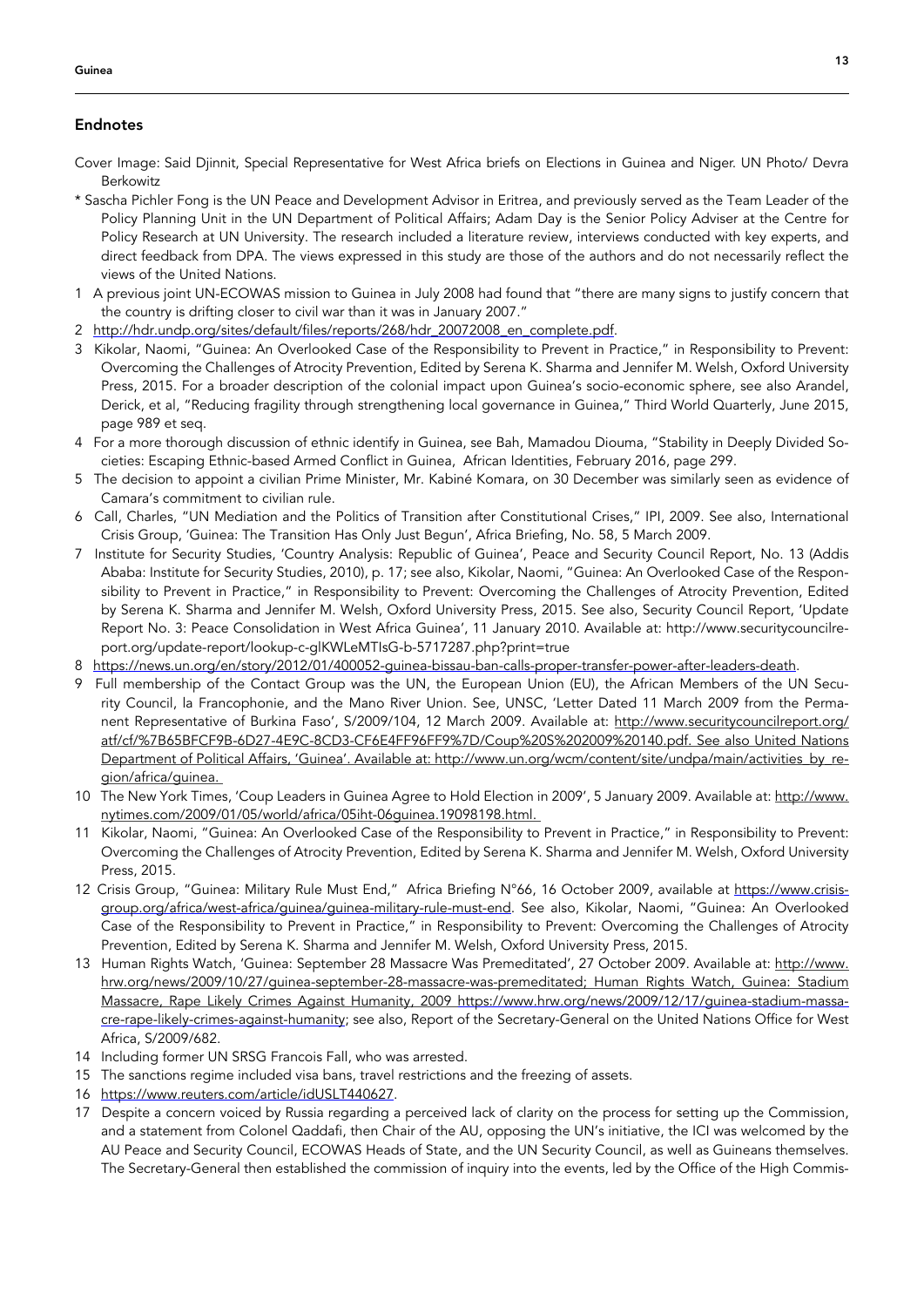sioner for Human Rights (OHCHR) with the support of the Department of Political Affairs and the Office of Legal Affairs.

- 18 According to some experts within DPA, it was the threat of possible action by the International Criminal Court (ICC) further down the road coupled, possibly with a lack of understanding of international accountability mechanisms, which spurred Dadis Camara into accepting the Commission.
- 19 SRSG Djinnit, Dr. Chambas of ECOWAS and Mr. Fall of the AU.
- 20 In fact, Camara thought he had been flying to Conakry when Compaoré apparently arranged for the flight to be diverted to Ouagadougou.
- 21 <http://www.un.org/press/en/2010/sc9863.doc.htm>.
- 22 Call, Charles, "UN Mediation and the Politics of Transition after Constitutional Crises," IPI, 2009.
- 23 Secretary-General's Report on the UN Office in West Africa, S/2009/682.
- 24 Kikolar, Naomi, "Guinea: An Overlooked Case of the Responsibility to Prevent in Practice," in Responsibility to Prevent: Overcoming the Challenges of Atrocity Prevention, Edited by Serena K. Sharma and Jennifer M. Welsh, Oxford University Press, 2015.
- 25 The results were former Prime Minister Cellou Dalein Diallo of Union des Forces Democratiques de Guineee (UFDG) in first place with 44 % of the vote, followed by veteran opposition leader Alpha Condé of the Rassemblement du Peuple Guineen (RPG) with 18 %, and Sidya Toure of Union des Forces Republicaines (UFR) with 13 %.
- 26 At Djinnit's initiative, the Contact Group received the two presidential candidates on Friday, 5 November, who agreed to publicly commit to a peaceful election and call on their supporters to refrain from violence.
- 27 https://www.theguardian.com/world/2010/nov/16/guinea-violence-election-alpha-conde.
- 28 According to some experts within DPA, it was the threat of possible action by the International Criminal Court (ICC) further down the road coupled, possibly with a lack of understanding of international accountability mechanisms, which spurred Dadis Camara into accepting the Commission.
- 29 Crisis Group, "Guinea: Military Rule Must End," Africa Briefing N°66, 16 October 2009, available at [https://www.crisis](https://www.crisisgroup.org/africa/west-africa/guinea/guinea-military-rule-must-end)[group.org/africa/west-africa/guinea/guinea-military-rule-must-end](https://www.crisisgroup.org/africa/west-africa/guinea/guinea-military-rule-must-end).
- 30 Crisis Group, "Guinea: Military Rule Must End," Africa Briefing N°66, 16 October 2009, available at [https://www.crisis](https://www.crisisgroup.org/africa/west-africa/guinea/guinea-military-rule-must-end)[group.org/africa/west-africa/guinea/guinea-military-rule-must-end](https://www.crisisgroup.org/africa/west-africa/guinea/guinea-military-rule-must-end).
- 31 For example, the US and France restored bilateral assistance immediately after the Ouagadougou agreement, and the EU dropped some of the harsher sanctions on Guinea.
- 32 Fabienne Hara, "Preventive Diplomacy in Africa: Adapting to New Realities," International Crisis Group, available at <https://www.crisisgroup.org/africa/preventive-diplomacy-africa-adapting-new-realities>.
- 33 See the Centre for Policy Research's Assessment Framework, discussing the difficulties of attribution in complex mediation settings.
- 34 See Centre for Policy Research case study on Resident Coordinator-led prevention in Guinea.
- 35 As Fabienne Hara notes in her International Crisis Group article 'Preventive Diplomacy in Africa: Adapting to New Realities,' UNOWA played an important role in supporting the preventive mediation efforts. Available at [https://www.crisis](https://www.crisisgroup.org/africa/preventive-diplomacy-africa-adapting-new-realities)[group.org/africa/preventive-diplomacy-africa-adapting-new-realities](https://www.crisisgroup.org/africa/preventive-diplomacy-africa-adapting-new-realities).
- 36 https://www.reuters.com/article/idUSLT440627
- 37 <http://www.un.org/press/en/2010/sc9863.doc.htm>.
- 38 Call, Charles, "UN Mediation and the Politics of Transition after Constitutional Crises," IPI, 2009.
- 39 See Centre for Policy Research forthcoming case study on Resident Coordinator-led prevention in Guinea (on file).
- 40 See, Preventive Diplomacy: Delivering Results, SG Report, available at [http://www.un.org/undpa/sites/www.un.org.un](http://www.un.org/undpa/sites/www.un.org.undpa/files/SG%20Report%20on%20Preventive%20Diplomacy.pdf)[dpa/files/SG%20Report%20on%20Preventive%20Diplomacy.pdf](http://www.un.org/undpa/sites/www.un.org.undpa/files/SG%20Report%20on%20Preventive%20Diplomacy.pdf) ("When the Security Council forms a common vision for addressing a situation of concern, as it did in the case of Guinea's constitutional crisis in 2009 and 2010 and the Southern Sudan 2011 independence referendum, it has proven its effectiveness in generating political momentum and engaging with key interlocutors in pursuit of a common strategy.").
- See also, Call, Charles, "UN Mediation and the Politics of Transition after Constitutional Crises," IPI, 2009. "The UN played an important role in facilitating the mediation efforts until the appointment by ECOWAS of President Compaoré, whom Mr. Djinnit then played an active and key role in supporting. Mr. Djinnit and his staff proposed mediation strategies to the other mediators, keeping them informed of developments, calling them frequently, picking them up with the UN airplane that proved crucial for his work, and ensuring the support of the diplomatic community for a united regional-subregional-UN effort."
- 41 https://www.reuters.com/article/us-guinea-politics/guineas-ex-junta-leader-indicted-over-stadium-massacre-idUSKCN0P-J05G20150709
- 42 [https://www.un.org/ruleoflaw/blog/document/report-of-the-international-commission-of-inquiry-mandated-to-establish](https://www.un.org/ruleoflaw/blog/document/report-of-the-international-commission-of-inquiry-mandated-to-establish-the-facts-and-circumstances-of-the-events-of-28-september-2009-in-guinea/)[the-facts-and-circumstances-of-the-events-of-28-september-2009-in-guinea/](https://www.un.org/ruleoflaw/blog/document/report-of-the-international-commission-of-inquiry-mandated-to-establish-the-facts-and-circumstances-of-the-events-of-28-september-2009-in-guinea/).
- 43 http://www.un.org/press/en/2010/sc9863.doc.htm
- 44 International Crisis Group, Guinea: Putting the Transition Back on Track, Africa Report N°178 23 September 2011.